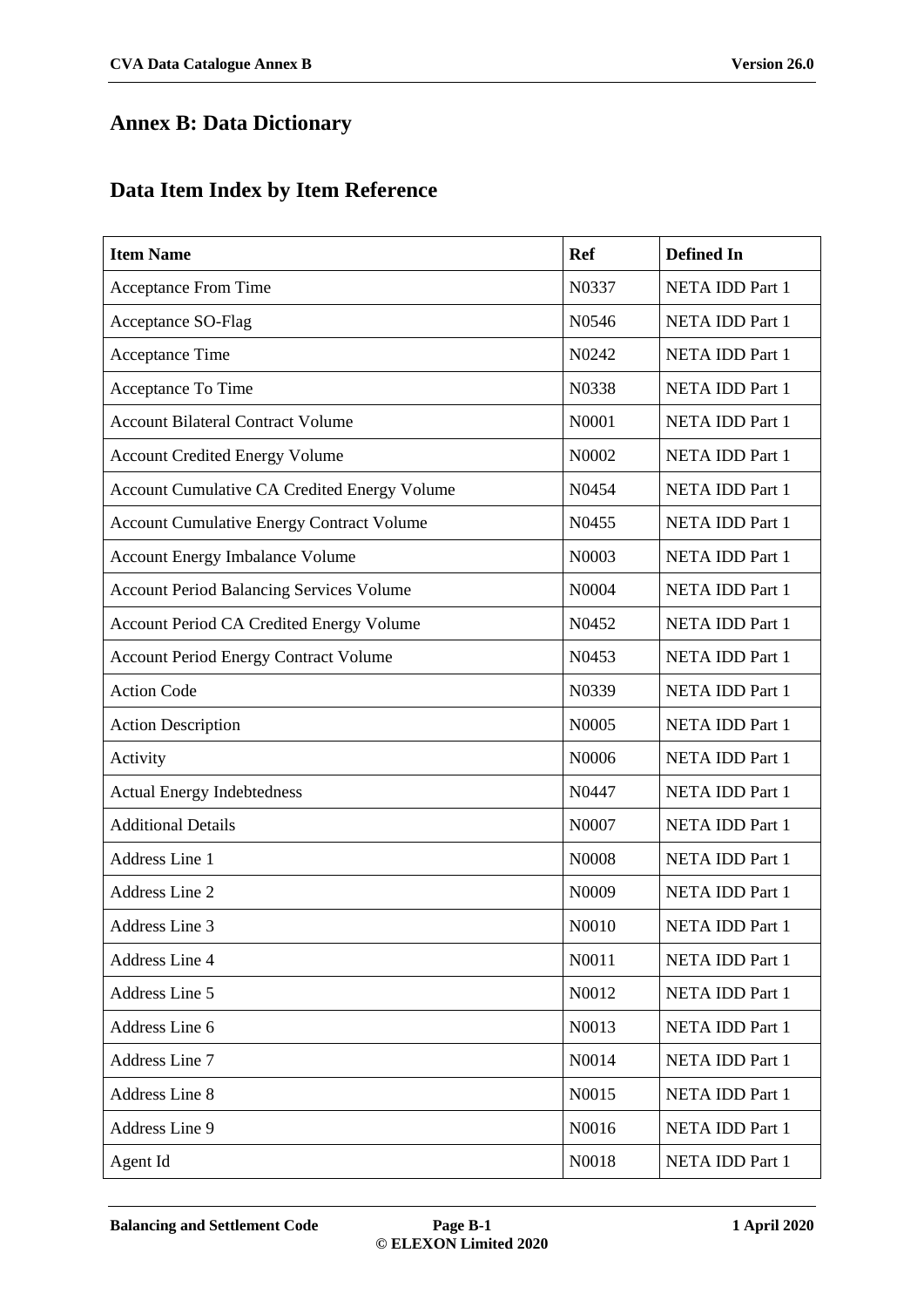| <b>Item Name</b>                                   | <b>Ref</b> | <b>Defined In</b>                    |
|----------------------------------------------------|------------|--------------------------------------|
| <b>Agent Name</b>                                  | N0019      | <b>NETA IDD Part 1</b>               |
| <b>Agent Type</b>                                  | N0020      | <b>NETA IDD Part 1</b>               |
| <b>Aggregated Energy Contract Volume</b>           | N0331      | NETA IDD Part 1                      |
| <b>Associated VNNR Indicator</b>                   | N0477      | NETA IDD Part 1                      |
| <b>Authorised Signatory</b>                        | N0024      | NETA IDD Part 1                      |
| <b>Balancing Energy Deviation Price</b>            | N0597      | NETA IDD Part 1                      |
| <b>Balancing Services Adjustment Action Cost</b>   | N0534      | <b>NETA IDD Part 1</b>               |
| <b>Balancing Services Adjustment Action ID</b>     | N0533      | NETA IDD Part 1                      |
| Balancing Services Adjustment Action SO-Flag       | N0539      | NETA IDD Part 1                      |
| <b>Balancing Services Adjustment Action Volume</b> | N0535      | NETA IDD Part 1                      |
| <b>Base TU Flag</b>                                | N0469      | NETA IDD Part 1                      |
| <b>Bid Offer Acceptance Number</b>                 | N0243      | NETA IDD Part 1                      |
| Bid Offer Acceptance Volume Value From             | N0026      | NETA IDD Part 1                      |
| Bid Offer Acceptance Volume Value To               | N0027      | NETA IDD Part 1                      |
| <b>Bid Offer Level From</b>                        | N0245      | NETA IDD Part 1                      |
| <b>Bid Offer Level To</b>                          | N0246      | NETA IDD Part 1                      |
| <b>Bid Offer Pair Number</b>                       | N0247      | NETA IDD Part 1                      |
| <b>Bid Offer Volume Value From</b>                 | N0028      | NETA IDD Part 1                      |
| Bid Offer Volume Value To                          | N0029      | <b>NETA IDD Part 1</b>               |
| Bid Price (used in B0041)                          | N0244      | NETA IDD Part 1                      |
| Bid Price (used in EDT01))                         | T6010      | <b>CVA Data Catalogue</b><br>Annex B |
| Bid Price (used in SAA-I014))                      | N0030      | NETA IDD Part 1                      |
| <b>Bid-Offer Level From</b>                        | T6007      | <b>CVA Data Catalogue</b><br>Annex B |
| <b>Bid-Offer Level To</b>                          | T6008      | <b>CVA Data Catalogue</b><br>Annex B |
| Bid-Offer Pair Acceptance Bid Volume               | N0547      | NETA IDD Part 1                      |
| Bid-Offer Pair Acceptance Offer Volume             | N0548      | NETA IDD Part 1                      |
| <b>Bid-Offer Pair Number</b>                       | N0025      | NETA IDD Part 1                      |
| <b>Bid-Offer Pair Number</b>                       | T6006      | <b>CVA Data Catalogue</b><br>Annex B |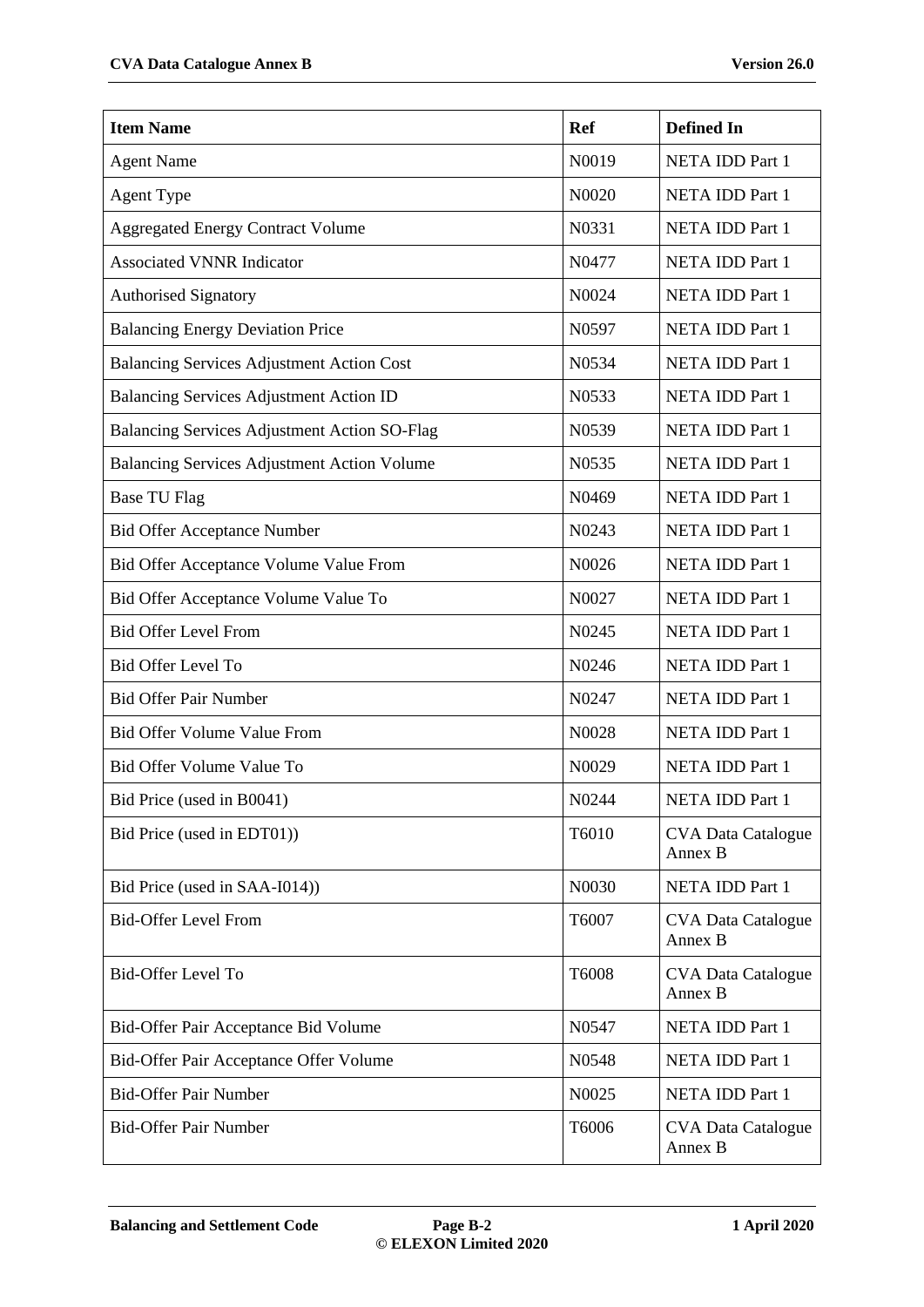| <b>Item Name</b>                                    | <b>Ref</b> | <b>Defined In</b>                    |
|-----------------------------------------------------|------------|--------------------------------------|
| <b>BM Unit Applicable Balancing Services Volume</b> | N0421      | NETA IDD Part 1                      |
| <b>BM Unit Cashflow</b>                             | N0031      | <b>NETA IDD Part 1</b>               |
| BM Unit Credit Assessment Export Capability         | N0032      | NETA IDD Part 1                      |
| <b>BM Unit Credit Assessment Import Capability</b>  | N0033      | <b>NETA IDD Part 1</b>               |
| <b>BM</b> Unit Id                                   | N0034      | NETA IDD Part 1                      |
| <b>BM Unit Metered Volume</b>                       | N0035      | NETA IDD Part 1                      |
| <b>BM Unit Name</b>                                 | N0036      | NETA IDD Part 1                      |
| <b>BM Unit Name (NGC)</b>                           | T6036      | <b>CVA Data Catalogue</b><br>Annex B |
| BM Unit Period Non-Delivery Charge                  | N0037      | NETA IDD Part 1                      |
| <b>BM</b> Unit Type                                 | N0038      | <b>NETA IDD Part 1</b>               |
| <b>BMU</b> Name                                     | N0291      | NETA IDD Part 1                      |
| <b>B-O Acceptance Number</b>                        | N0342      | NETA IDD Part 1                      |
| <b>BSC</b> Party Id                                 | N0045      | NETA IDD Part 1                      |
| <b>BSC Party Name</b>                               | N0046      | <b>NETA IDD Part 1</b>               |
| <b>BSSC Limited Cost Allocation</b>                 | N0048      | <b>NETA IDD Part 1</b>               |
| <b>Buy-Price Price Adjustment</b>                   | N0372      | NETA IDD Part 1                      |
| <b>CADL Flag</b>                                    | N0390      | NETA IDD Part 1                      |
| <b>Calendar Week Number</b>                         | N0248      | NETA IDD Part 1                      |
| <b>CDCA Run Number</b>                              | N0049      | <b>NETA IDD Part 1</b>               |
| Certification/Accreditation Status <sup>1</sup>     | N0051      | NETA IDD Part 1                      |
| <b>Channel Number</b>                               | N0052      | NETA IDD Part 1                      |
| Charge                                              | N0053      | NETA IDD Part 1                      |
| Charge Type                                         | N0054      | NETA IDD Part 1                      |
| <b>Check Channel Number</b>                         | N0409      | NETA IDD Part 1                      |
| <b>Check Meter Register ID</b>                      | N0408      | NETA IDD Part 1                      |
| <b>Check Meter Serial Number</b>                    | N0407      | <b>NETA IDD Part 1</b>               |
| <b>Check Outstation Id</b>                          | N0406      | NETA IDD Part 1                      |
| <b>Contact Phone No</b>                             | N0056      | NETA IDD Part 1                      |
| Cost                                                | N0515      | NETA IDD Part 1                      |

<sup>-</sup><sup>1</sup> This file will be the 'Qualification Status', but the Item Name is unchanged to maintain consistency with the IDD database.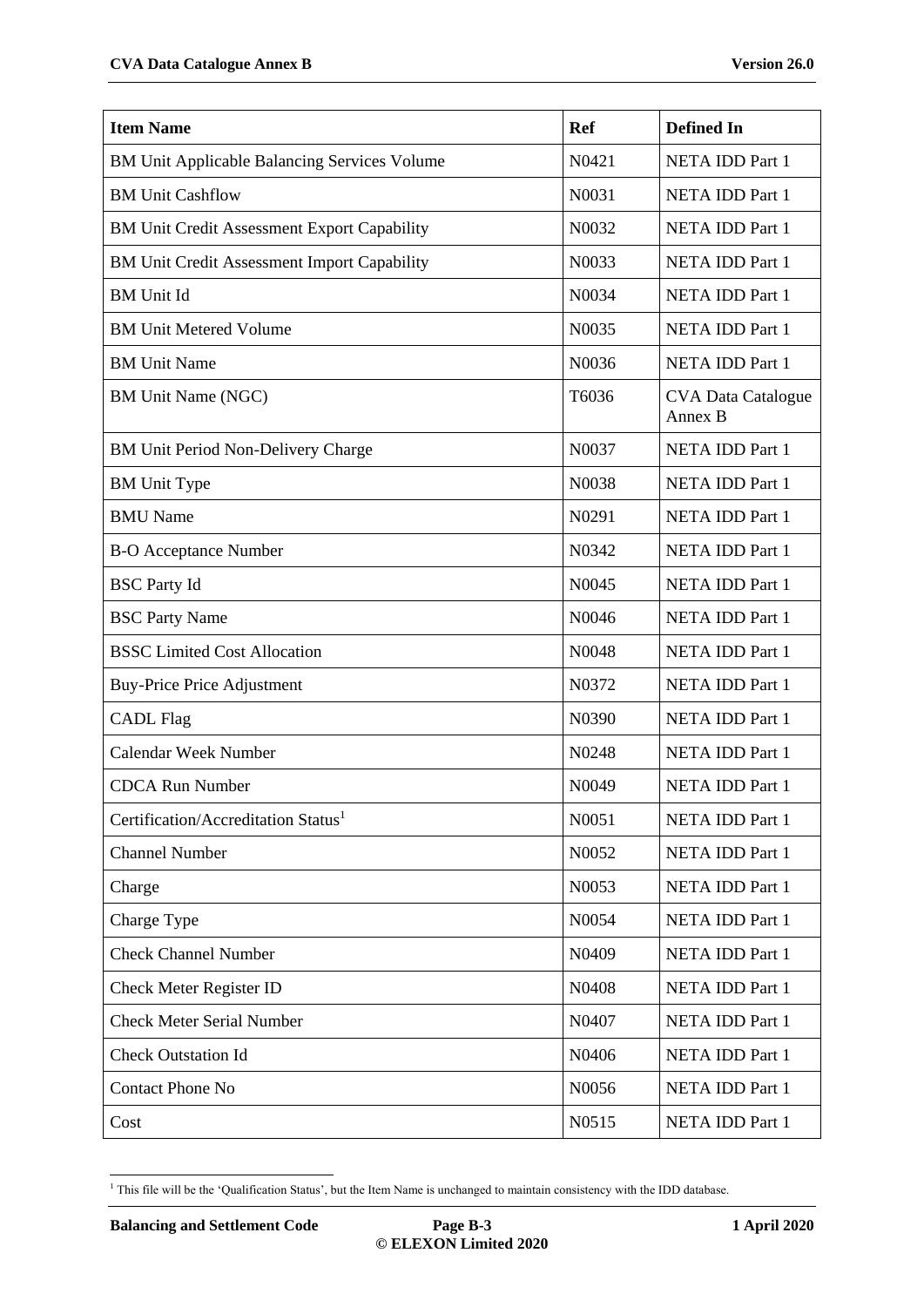| <b>Item Name</b>                               | <b>Ref</b>                     | <b>Defined In</b>      |
|------------------------------------------------|--------------------------------|------------------------|
| <b>Counterparty Contract Volume</b>            | N0485                          | <b>NETA IDD Part 1</b> |
| <b>Counterparty MV Fixed Reallocation</b>      | N0489                          | <b>NETA IDD Part 1</b> |
| <b>Counterparty MV Percentage Reallocation</b> | N0490                          | <b>NETA IDD Part 1</b> |
| <b>CRA Encryption Key</b>                      | N0057                          | <b>NETA IDD Part 1</b> |
| <b>Creation Time</b>                           | N0058                          | <b>NETA IDD Part 1</b> |
| Credit Assessment Credited Energy Volume       | N0061                          | <b>NETA IDD Part 1</b> |
| Credit Assessment Load Factor                  | N0471                          | <b>NETA IDD Part 1</b> |
| Credit Cover Percentage                        | N0332                          | <b>NETA IDD Part 1</b> |
| Credit Limit                                   | N0196                          | <b>NETA IDD Part 1</b> |
| <b>Cumulative CA Energy Indebtedness</b>       | N0448                          | <b>NETA IDD Part 1</b> |
| <b>CVA Run Date</b>                            | N0349                          | <b>NETA IDD Part 1</b> |
| Daily System Operator BM Cashflow              | N0214                          | <b>NETA IDD Part 1</b> |
| Data Type                                      | N <sub>0</sub> 29 <sub>0</sub> | NETA IDD Part 1        |
| Date of Aggregation                            | N0062                          | NETA IDD Part 1        |
| Day Of Forecast                                | N0249                          | <b>NETA IDD Part 1</b> |
| Days since last successful outstation download | N0396                          | NETA IDD Part 1        |
| Deemed Bid Offer Flag                          | N0250                          | <b>NETA IDD Part 1</b> |
| Deemed Standard Product Bid Volume             | N0612                          | <b>NETA IDD Part 1</b> |
| Deemed Standard Product Offer Volume           | N0611                          | <b>NETA IDD Part 1</b> |
| Demand                                         | N <sub>0</sub> 251             | NETA IDD Part 1        |
| Demand Capacity                                | N0064                          | <b>NETA IDD Part 1</b> |
| <b>Distribution Method</b>                     | N0065                          | <b>NETA IDD Part 1</b> |
| ECV Party 1 Id                                 | N0068                          | <b>NETA IDD Part 1</b> |
| <b>ECV Party 1 Name</b>                        | N0069                          | NETA IDD Part 1        |
| ECV Party 1 P/C Flag                           | N0070                          | <b>NETA IDD Part 1</b> |
| ECV Party 1 Production/Consumption Flag        | N0071                          | NETA IDD Part 1        |
| <b>ECV Party 2 Id</b>                          | N0072                          | NETA IDD Part 1        |
| <b>ECV Party 2 Name</b>                        | N0073                          | <b>NETA IDD Part 1</b> |
| ECV Party 2 P/C Flag                           | N0074                          | <b>NETA IDD Part 1</b> |
| ECV Party 2 Production/Consumption Flag        | N0075                          | <b>NETA IDD Part 1</b> |
| <b>ECVAA Run Number</b>                        | N0076                          | NETA IDD Part 1        |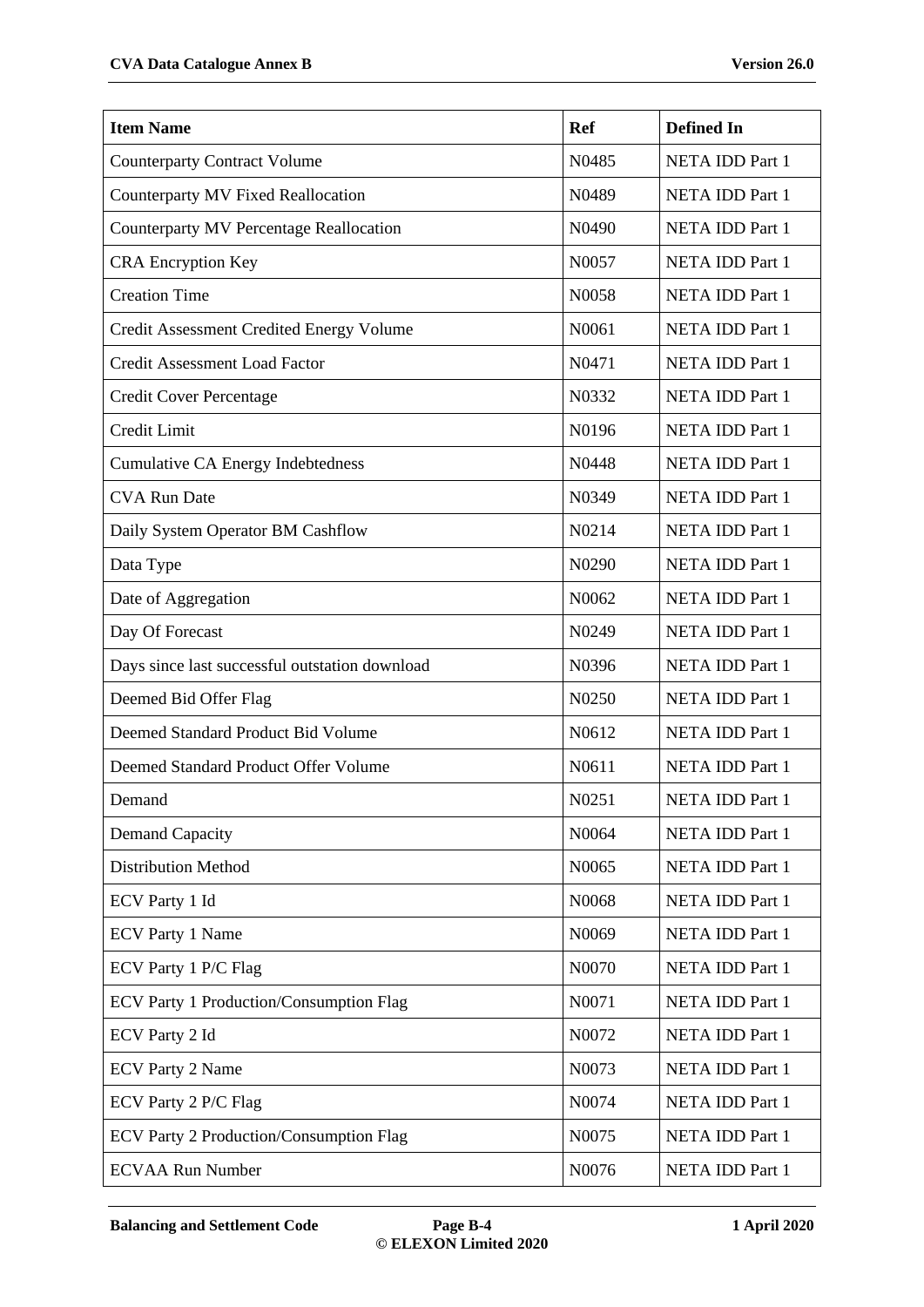| <b>Item Name</b>                  | <b>Ref</b>         | <b>Defined In</b>                    |
|-----------------------------------|--------------------|--------------------------------------|
| <b>ECVN ECVNAA Id</b>             | N0310              | <b>NETA IDD Part 1</b>               |
| <b>ECVN Effective From Date</b>   | N0359              | <b>NETA IDD Part 1</b>               |
| <b>ECVN Effective To Date</b>     | N0360              | <b>NETA IDD Part 1</b>               |
| <b>ECVN Reference Code</b>        | N0077              | <b>NETA IDD Part 1</b>               |
| <b>ECVNA Id</b>                   | N0078              | <b>NETA IDD Part 1</b>               |
| <b>ECVNA Id 2</b>                 | N0478              | <b>NETA IDD Part 1</b>               |
| <b>ECVNA</b> Name                 | N0079              | <b>NETA IDD Part 1</b>               |
| <b>ECVNA</b> Name 2               | N <sub>0479</sub>  | <b>NETA IDD Part 1</b>               |
| <b>ECVNAA BSC Party Sequence</b>  | N0354              | <b>NETA IDD Part 1</b>               |
| <b>ECVNAA Effective From Date</b> | N0357              | <b>NETA IDD Part 1</b>               |
| <b>ECVNAA Effective To Date</b>   | N0358              | <b>NETA IDD Part 1</b>               |
| <b>ECVNAA Id</b>                  | N0080              | <b>NETA IDD Part 1</b>               |
| <b>ECVNAA Key</b>                 | N <sub>0</sub> 297 | NETA IDD Part 1                      |
| <b>Effective From Date</b>        | N0081              | NETA IDD Part 1                      |
| <b>Effective Time</b>             | N0252              | <b>NETA IDD Part 1</b>               |
| <b>Effective Time</b>             | T6015              | <b>CVA Data Catalogue</b><br>Annex B |
| <b>Effective To Date</b>          | N0083              | <b>NETA IDD Part 1</b>               |
| Elapsed Days SAA After Settlement | N0350              | <b>NETA IDD Part 1</b>               |
| <b>E-Mail Address</b>             | N0067              | <b>NETA IDD Part 1</b>               |
| <b>Energy Contract Volume</b>     | N0085              | <b>NETA IDD Part 1</b>               |
| <b>Energy Imbalance Cashflow</b>  | N0086              | NETA IDD Part 1                      |
| <b>Energy Imbalance Charge</b>    | N0087              | NETA IDD Part 1                      |
| <b>Energy Indebtedness</b>        | N0451              | <b>NETA IDD Part 1</b>               |
| <b>Energy Volume Reading</b>      | N0088              | <b>NETA IDD Part 1</b>               |
| <b>Estimate Agreed Indicator</b>  | N0089              | <b>NETA IDD Part 1</b>               |
| <b>Estimate Indicator</b>         | N0090              | <b>NETA IDD Part 1</b>               |
| <b>Estimated Meter Volume</b>     | N0091              | NETA IDD Part 1                      |
| <b>Estimation Method</b>          | N0092              | <b>NETA IDD Part 1</b>               |
| <b>Exception Description</b>      | N0093              | <b>NETA IDD Part 1</b>               |
| <b>Exception Type</b>             | N0094              | <b>NETA IDD Part 1</b>               |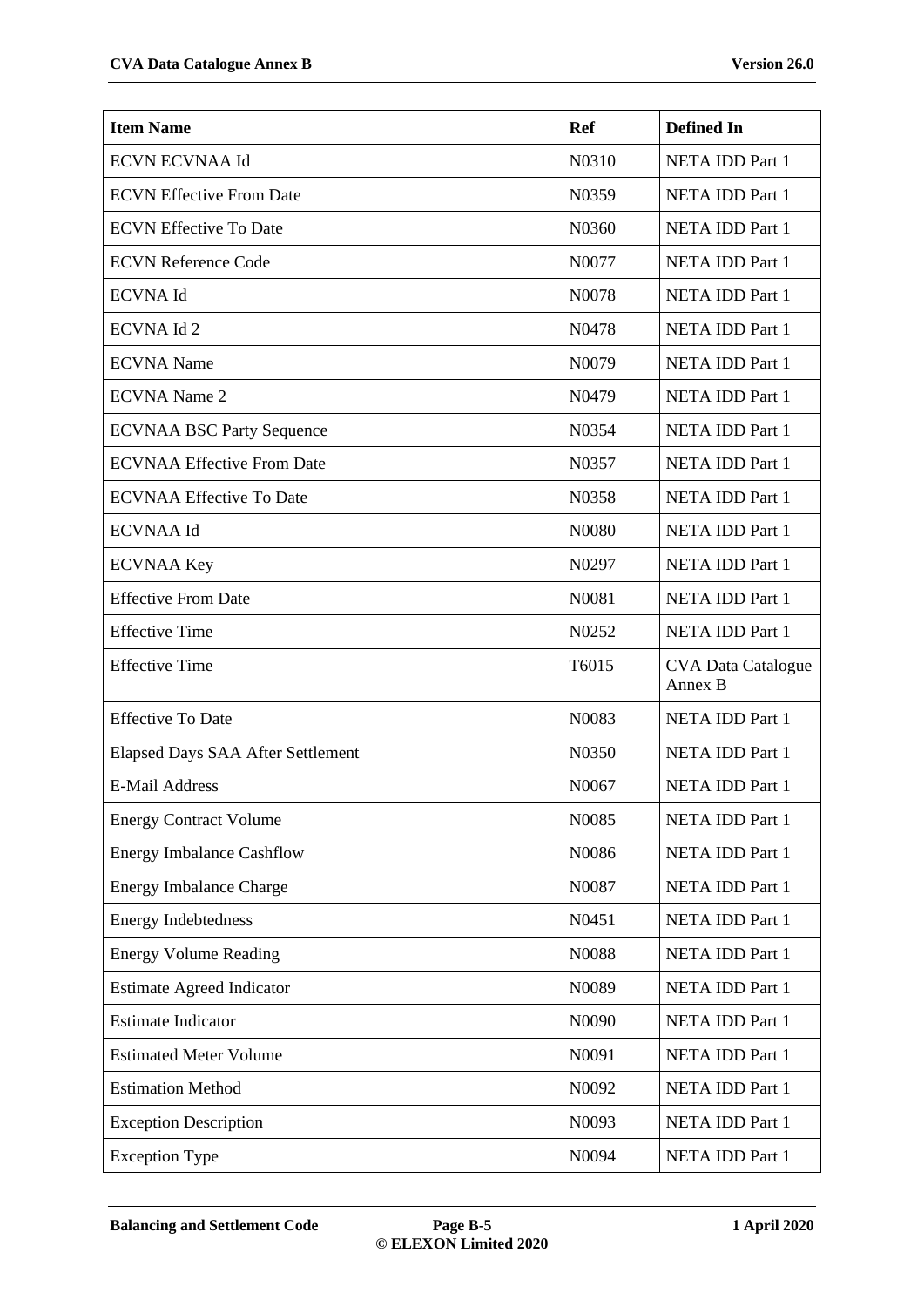| <b>Item Name</b>                                               | <b>Ref</b>        | <b>Defined In</b>      |
|----------------------------------------------------------------|-------------------|------------------------|
| <b>Exempt Export Status</b>                                    | N0470             | NETA IDD Part 1        |
| Fax No                                                         | N0100             | NETA IDD Part 1        |
| <b>File Name</b>                                               | N0301             | NETA IDD Part 1        |
| File Type                                                      | N0102             | NETA IDD Part 1        |
| <b>First Effective Period</b>                                  | N0370             | NETA IDD Part 1        |
| <b>Fixed Metered Volume Reallocation</b>                       | N0109             | NETA IDD Part 1        |
| FPN Flag                                                       | N0110             | NETA IDD Part 1        |
| FPN Value From                                                 | N0111             | NETA IDD Part 1        |
| FPN Value To                                                   | N0112             | NETA IDD Part 1        |
| From Participant Id                                            | N0113             | NETA IDD Part 1        |
| From Role Code                                                 | N0114             | NETA IDD Part 1        |
| From Settlement Date                                           | N0449             | NETA IDD Part 1        |
| From Settlement Period                                         | N0361             | NETA IDD Part 1        |
| <b>GBP-EUR Exchange Rate</b>                                   | N0596             | NETA IDD Part 1        |
| <b>Generation Capacity</b>                                     | N0115             | NETA IDD Part 1        |
| <b>GSP</b> Group Id                                            | N0116             | NETA IDD Part 1        |
| <b>GSP</b> Group Name                                          | N0117             | NETA IDD Part 1        |
| <b>GSP Group Take Volume</b>                                   | N0327             | NETA IDD Part 1        |
| GSP Id                                                         | N0119             | NETA IDD Part 1        |
| ID                                                             | N <sub>0514</sub> | NETA IDD Part 1        |
| <b>Imbalance Value</b>                                         | N0253             | NETA IDD Part 1        |
| Import/Export Indicator                                        | N0121             | NETA IDD Part 1        |
| <b>Individual Liquidity Threshold</b>                          | N0412             | NETA IDD Part 1        |
| <b>Information Imbalance Cashflow</b>                          | N0122             | NETA IDD Part 1        |
| <b>Information Imbalance Charge</b>                            | N0123             | NETA IDD Part 1        |
| <b>Information Imbalance Price 1</b>                           | N0124             | NETA IDD Part 1        |
| <b>Information Imbalance Price 2</b>                           | N0125             | NETA IDD Part 1        |
| Interconnector Account Cumulative CA Credited Energy<br>Volume | N0498             | NETA IDD Part 1        |
| Interconnector Account Period CA Credited Energy Volume        | N0497             | NETA IDD Part 1        |
| Interconnector Administrator Id                                | N0095             | <b>NETA IDD Part 1</b> |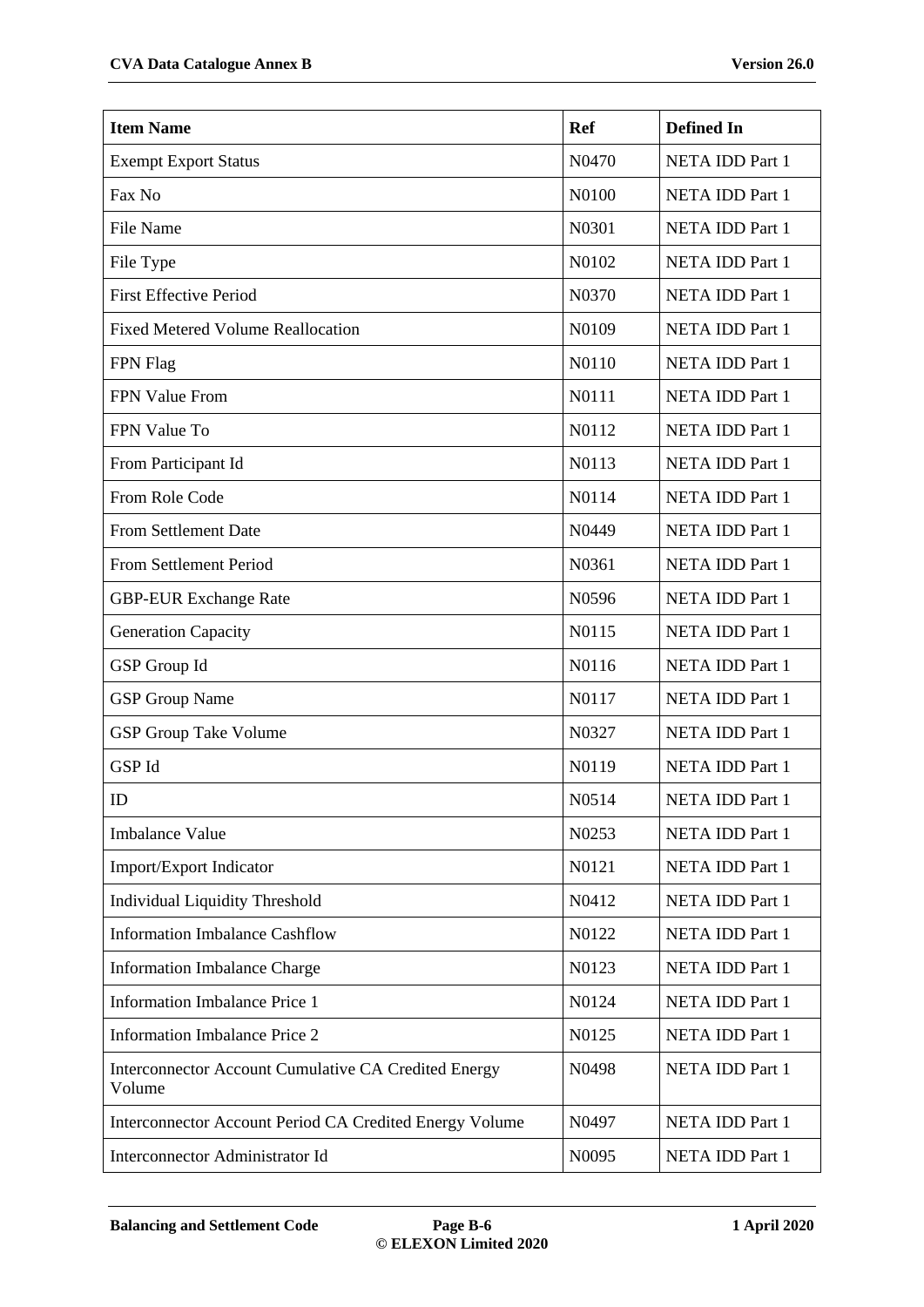| <b>Item Name</b>                                               | <b>Ref</b> | <b>Defined In</b>                    |
|----------------------------------------------------------------|------------|--------------------------------------|
| <b>Interconnector Credit Assessment Credited Energy Volume</b> | N0495      | <b>NETA IDD Part 1</b>               |
| Interconnector Error Administrator Id                          | N0097      | <b>NETA IDD Part 1</b>               |
| Interconnector Id                                              | N0098      | NETA IDD Part 1                      |
| <b>Interconnector Name</b>                                     | N0099      | <b>NETA IDD Part 1</b>               |
| Inter-GSP-Group Connection Id                                  | N0298      | NETA IDD Part 1                      |
| Joint BM Unit Id                                               | N0126      | NETA IDD Part 1                      |
| Lead or Subsidiary Indicator                                   | N0363      | NETA IDD Part 1                      |
| Lead Party Id                                                  | N0127      | NETA IDD Part 1                      |
| Lead Party Name                                                | N0128      | NETA IDD Part 1                      |
| Lead Party Production/Consumption Flag                         | N0129      | <b>NETA IDD Part 1</b>               |
| Main/Check Indicator                                           | N0133      | NETA IDD Part 1                      |
| Margin                                                         | N0254      | <b>NETA IDD Part 1</b>               |
| Market Index Data Provider ID                                  | N0423      | NETA IDD Part 1                      |
| Market Index Price                                             | N0413      | <b>NETA IDD Part 1</b>               |
| Market Index Volume                                            | N0414      | <b>NETA IDD Part 1</b>               |
| <b>Matched Contract Volume</b>                                 | N0486      | NETA IDD Part 1                      |
| Matched MV Fixed Reallocation                                  | N0491      | NETA IDD Part 1                      |
| Matched MV Percentage Reallocation                             | N0492      | NETA IDD Part 1                      |
| Maximum Delivery Period                                        | N0255      | NETA IDD Part 1                      |
| Maximum Delivery Period                                        | T6034      | <b>CVA Data Catalogue</b><br>Annex B |
| Maximum Delivery Volume                                        | N0256      | NETA IDD Part 1                      |
| Maximum Delivery Volume                                        | T6033      | <b>CVA Data Catalogue</b><br>Annex B |
| Maximum Export Level From                                      | T6011      | <b>CVA Data Catalogue</b><br>Annex B |
| Maximum Export Level From                                      | N0257      | NETA IDD Part 1                      |
| Maximum Export Level To                                        | T6012      | <b>CVA Data Catalogue</b><br>Annex B |
| Maximum Export Level To                                        | N0258      | NETA IDD Part 1                      |
| Maximum Import Level From                                      | T6013      | <b>CVA Data Catalogue</b><br>Annex B |
| Maximum Import Level From                                      | N0292      | NETA IDD Part 1                      |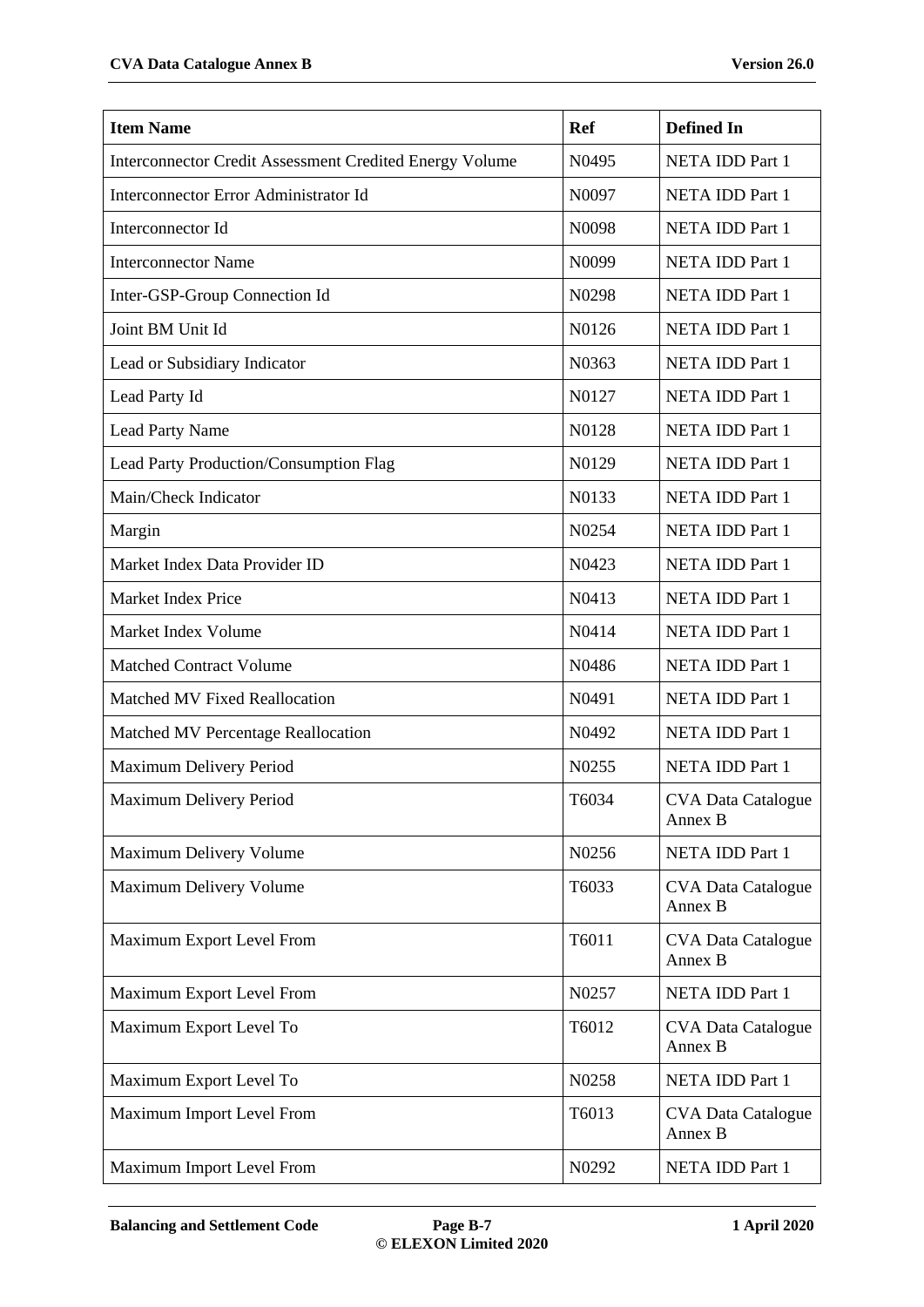| <b>Item Name</b>                         | <b>Ref</b>         | <b>Defined In</b>                    |
|------------------------------------------|--------------------|--------------------------------------|
| Maximum Import Level To                  | N0293              | <b>NETA IDD Part 1</b>               |
| Maximum Import Level To                  | T6014              | <b>NDFC</b> Annex B                  |
| Maximum Outstation Channel Limit         | N0404              | NETA IDD Part 1                      |
| <b>Measurement Quantity</b>              | N0134              | NETA IDD Part 1                      |
| Meter Equipment Location                 | N0401              | NETA IDD Part 1                      |
| Meter Operator Agent Id                  | N0135              | NETA IDD Part 1                      |
| Meter Reading Difference                 | N <sub>04</sub> 05 | NETA IDD Part 1                      |
| <b>Meter Reading Status</b>              | N0136              | NETA IDD Part 1                      |
| Meter Reading Volume                     | N0137              | NETA IDD Part 1                      |
| Meter Register ID                        | N0399              | NETA IDD Part 1                      |
| <b>Meter Serial Number</b>               | N0138              | NETA IDD Part 1                      |
| Meter Volume                             | N0139              | NETA IDD Part 1                      |
| <b>Metered Volume Fixed Reallocation</b> | N0140              | NETA IDD Part 1                      |
| Metered Volume Percentage Reallocation   | N0141              | NETA IDD Part 1                      |
| Metering Subsystem ID                    | N0398              | NETA IDD Part 1                      |
| Metering System Id                       | N0142              | NETA IDD Part 1                      |
| Minimum Non Zero Time                    | N0261              | NETA IDD Part 1                      |
| Minimum Non-Zero Time                    | T6030              | <b>CVA Data Catalogue</b><br>Annex B |
| Minimum Outstation Channel Limit         | N0403              | NETA IDD Part 1                      |
| Minimum Zero Time                        | N0262              | NETA IDD Part 1                      |
| Minimum Zero Time                        | T6029              | <b>CVA Data Catalogue</b><br>Annex B |
| <b>MVRN Effective From Date</b>          | N0366              | NETA IDD Part 1                      |
| <b>MVRN Effective To Date</b>            | N0367              | NETA IDD Part 1                      |
| <b>MVRN MVRNAA Id</b>                    | N0311              | NETA IDD Part 1                      |
| <b>MVRN Reference Code</b>               | N0144              | NETA IDD Part 1                      |
| <b>MVRNAId</b>                           | N0145              | NETA IDD Part 1                      |
| MVRNA Id 2                               | N0481              | NETA IDD Part 1                      |
| <b>MVRNA</b> Name                        | N0146              | NETA IDD Part 1                      |
| <b>MVRNA</b> Name 2                      | N0482              | NETA IDD Part 1                      |
| <b>MVRNAA Effective From Date</b>        | N0364              | NETA IDD Part 1                      |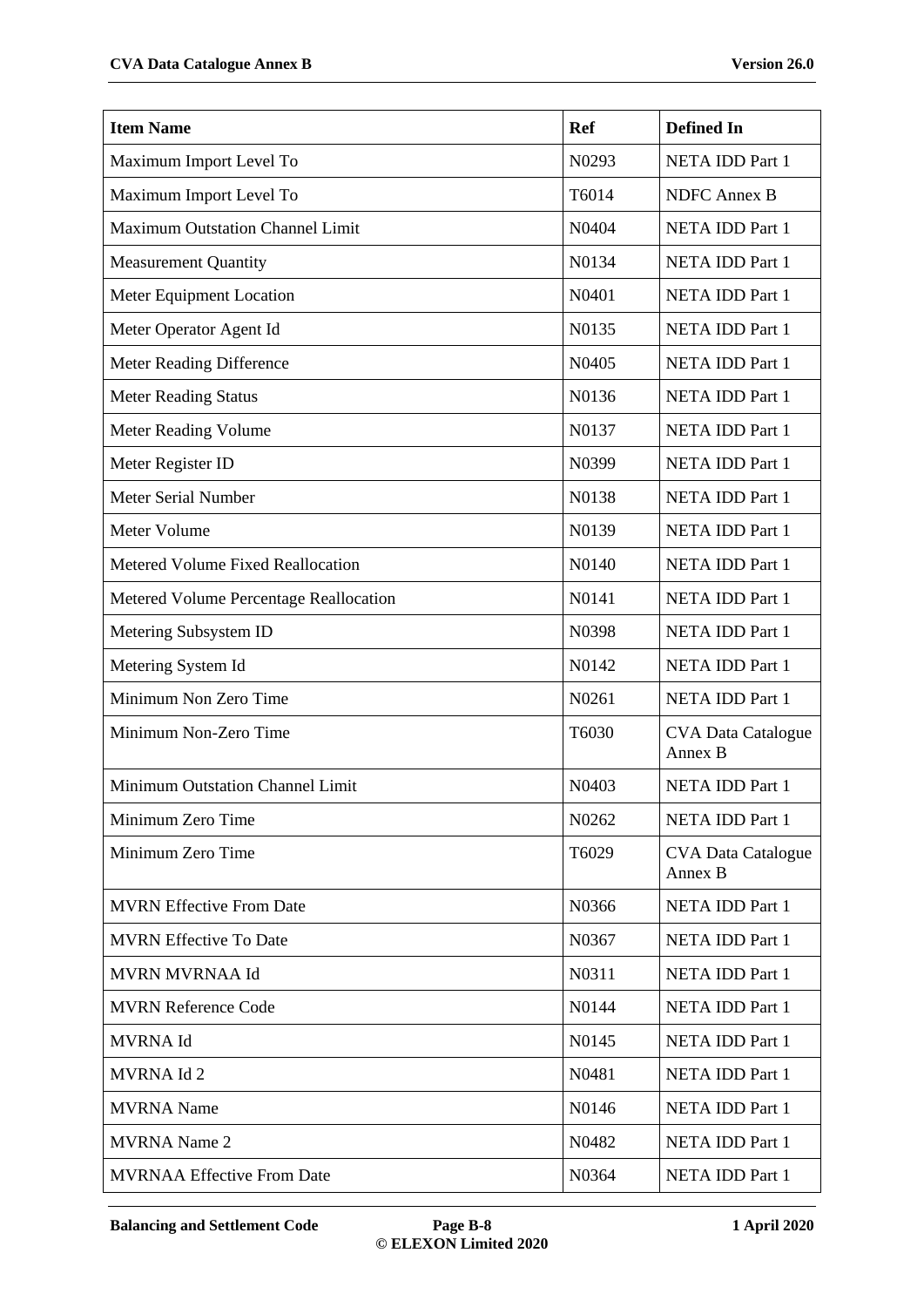| <b>Item Name</b>                              | <b>Ref</b> | <b>Defined In</b>                    |
|-----------------------------------------------|------------|--------------------------------------|
| <b>MVRNAA Effective To Date</b>               | N0365      | NETA IDD Part 1                      |
| <b>MVRNAA Id</b>                              | N0147      | NETA IDD Part 1                      |
| <b>MVRNAA</b> key                             | N0148      | NETA IDD Part 1                      |
| National Boundary Identifier                  | N0263      | NETA IDD Part 1                      |
| <b>National Grid Reference</b>                | N0149      | <b>NETA IDD Part 1</b>               |
| Net Energy Buy-Price Cost Adjustment          | N0306      | NETA IDD Part 1                      |
| Net Energy Buy-Price Cost Adjustment          | N0419      | NETA IDD Part 1                      |
| Net Energy Buy-Price Volume Adjustment        | N0308      | NETA IDD Part 1                      |
| Net Energy Buy-Price Volume Adjustment        | N0417      | NETA IDD Part 1                      |
| Net Energy Sell-Price Cost Adjustment         | N0305      | <b>NETA IDD Part 1</b>               |
| Net Energy Sell-Price Cost Adjustment         | N0420      | NETA IDD Part 1                      |
| Net Energy Sell-Price Cost Adjustment         | N0305      | NETA IDD Part 1                      |
| Net Energy Sell-Price Volume Adjustment       | N0307      | NETA IDD Part 1                      |
| Net Energy Sell-Price Volume Adjustment       | N0418      | NETA IDD Part 1                      |
| Net Imbalance Volume                          | N0430      | <b>NETA IDD Part 1</b>               |
| Net System Buy-Price Volume Adjustment        | N0415      | NETA IDD Part 1                      |
| Net System Sell-Price Volume Adjustment       | N0416      | NETA IDD Part 1                      |
| <b>NGC BM Unit Name</b>                       | N0150      | NETA IDD Part 1                      |
| NGC File Delimiter Space                      | T6035      | <b>CVA Data Catalogue</b><br>Annex B |
| <b>NGC Filename</b>                           | N0329      | NETA IDD Part 1                      |
| NIV Tagged EBVA                               | N0501      | NETA IDD Part 1                      |
| NIV Tagged ESVA                               | N0502      | NETA IDD Part 1                      |
| NIV Tagged SBVA                               | N0432      | NETA IDD Part 1                      |
| NIV Tagged SSVA                               | N0433      | NETA IDD Part 1                      |
| NIV Tagged System Total Unpriced Bid Volume   | N0428      | NETA IDD Part 1                      |
| NIV Tagged System Total Unpriced Offer Volume | N0429      | NETA IDD Part 1                      |
| NIV Untagged $EBCA^2$ / Untagged $EBCA^3$     | N0434      | NETA IDD Part 1                      |
| NIV Untagged $EBVA2$ / Untagged $EBVA3$       | N0435      | NETA IDD Part 1                      |
| NIV Untagged $ESCA^2$ / Untagged $ESCA^3$     | N0436      | NETA IDD Part 1                      |

<span id="page-8-1"></span><span id="page-8-0"></span>- $2$  For Settlement Days before the P194 Implementation Date

<sup>3</sup> For Settlement Days on or after the P194 Implementation Date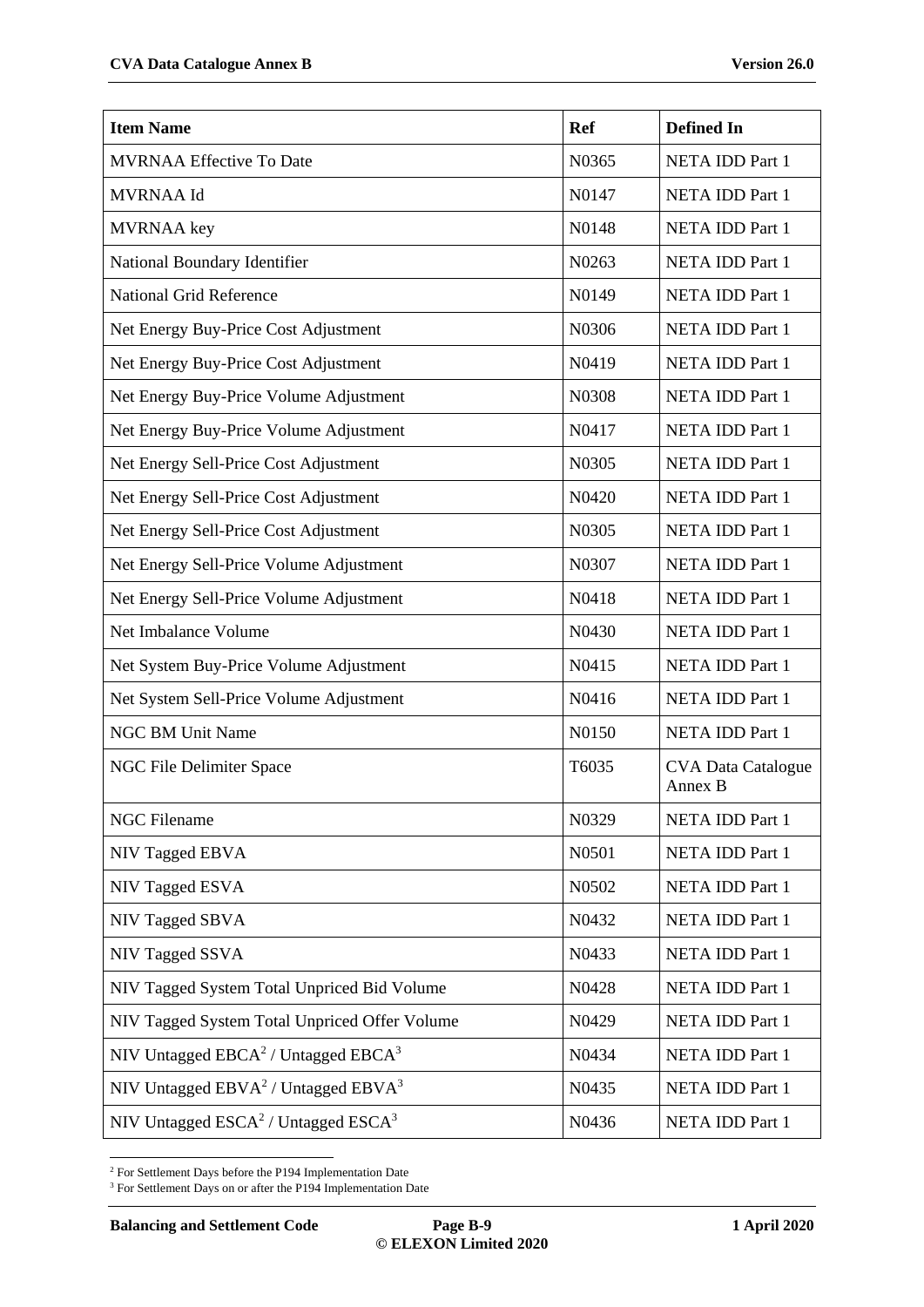| <b>Item Name</b>                                                   | <b>Ref</b>        | <b>Defined In</b>                    |
|--------------------------------------------------------------------|-------------------|--------------------------------------|
| NIV Untagged $ESVA2$ / Untagged $ESVA3$                            | N0437             | NETA IDD Part 1                      |
| No Change to Existing Data (currently disabled)                    | N0483             | NETA IDD Part 1                      |
| Non Interconnector Account Cumulative CA Credited Energy<br>Volume | N0500             | <b>NETA IDD Part 1</b>               |
| Non Interconnector Account Period CA Credited Energy<br>Volume     | N <sub>0499</sub> | NETA IDD Part 1                      |
| Non Interconnector Credit Assessment Credited Energy Volume        | N <sub>0496</sub> | NETA IDD Part 1                      |
| Non-Delivery Charge                                                | N0151             | NETA IDD Part 1                      |
| Notice to Deliver Bids                                             | T6028             | <b>CVA Data Catalogue</b><br>Annex B |
| Notice To Deliver Bids                                             | N0264             | NETA IDD Part 1                      |
| Notice To Deliver Offers                                           | N0265             | <b>NETA IDD Part 1</b>               |
| Notice to Deliver Offers                                           | T6027             | <b>CVA Data Catalogue</b><br>Annex B |
| Notice to Deviate from Zero                                        | T6026             | <b>CVA Data Catalogue</b><br>Annex B |
| Notice To Deviate From Zero                                        | N0266             | NETA IDD Part 1                      |
| <b>Notification Date</b>                                           | N0344             | NETA IDD Part 1                      |
| <b>Notification Period</b>                                         | N0346             | NETA IDD Part 1                      |
| <b>Offer Price</b>                                                 | N0267             | NETA IDD Part 1                      |
| <b>Offer Price</b>                                                 | T6009             | <b>CVA Data Catalogue</b><br>Annex B |
| <b>Offer Price</b>                                                 | N0153             | NETA IDD Part 1                      |
| <b>Original Meter Reading</b>                                      | N0154             | NETA IDD Part 1                      |
| Originally-priced Balancing Services Adjustment Action<br>Volume   | N0538             | NETA IDD Part 1                      |
| Other BSC Party Id                                                 | N0355             | NETA IDD Part 1                      |
| Other BSC Party P/C Flag                                           | N0356             | NETA IDD Part 1                      |
| <b>Outstation Alarm Code</b>                                       | N0397             | NETA IDD Part 1                      |
| <b>Outstation Id</b>                                               | N0155             | NETA IDD Part 1                      |
| PAR Tagged EBVA                                                    | N0503             | NETA IDD Part 1                      |
| PAR Tagged ESVA                                                    | N0504             | NETA IDD Part 1                      |
| Party Authentication Key Details                                   | N0158             | NETA IDD Part 1                      |
| Party Authentication Name                                          | N0159             | NETA IDD Part 1                      |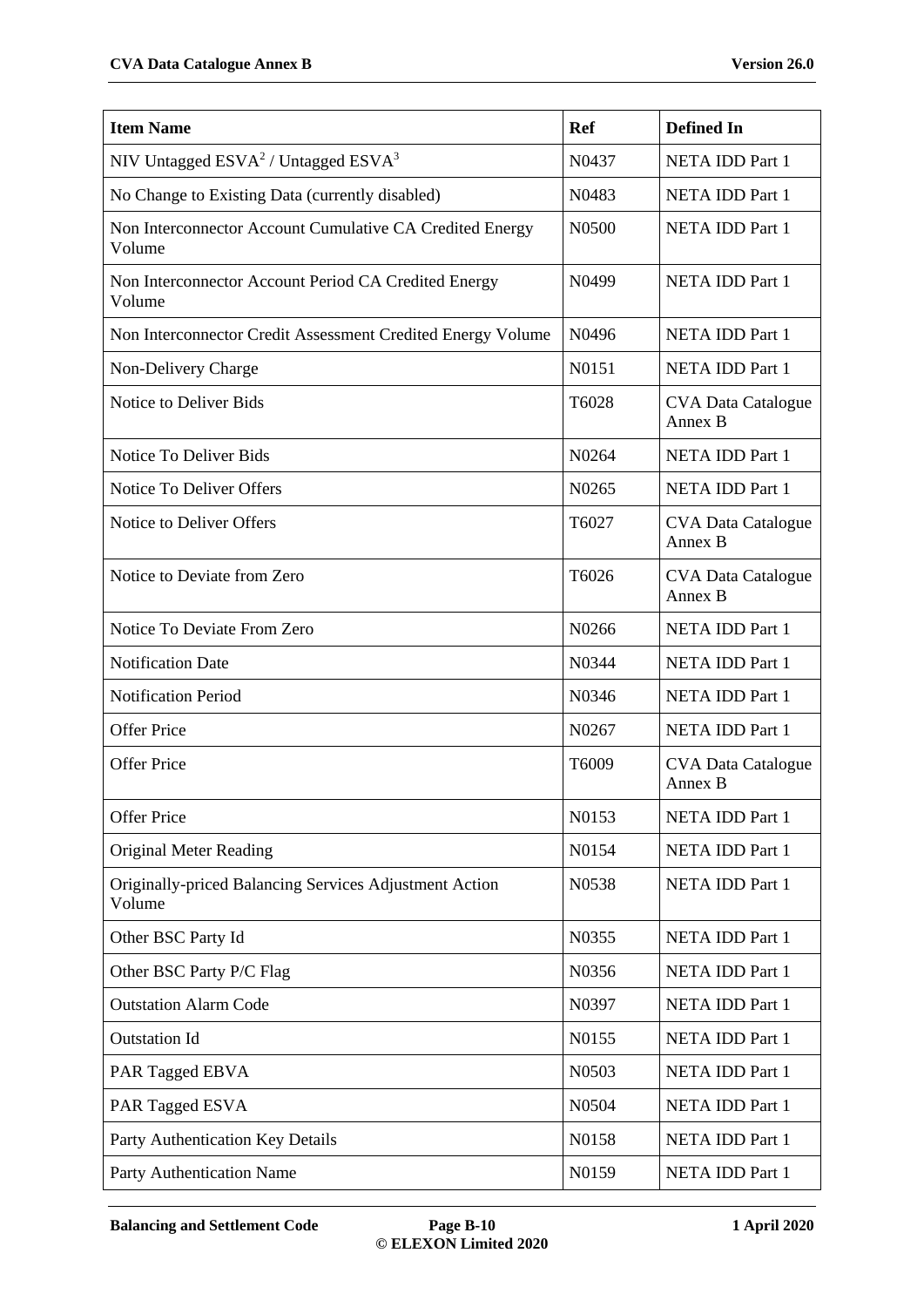| <b>Item Name</b>                                  | <b>Ref</b> | <b>Defined In</b>      |
|---------------------------------------------------|------------|------------------------|
| Party Authentication Password                     | N0160      | <b>NETA IDD Part 1</b> |
| Party Type                                        | N0161      | <b>NETA IDD Part 1</b> |
| Password                                          | N0162      | <b>NETA IDD Part 1</b> |
| Payment Date                                      | N0345      | NETA IDD Part 1        |
| <b>Payment Period</b>                             | N0347      | <b>NETA IDD Part 1</b> |
| Percentage Metered Volume Reallocation            | N0163      | <b>NETA IDD Part 1</b> |
| Percentage of Main Reading                        | N0400      | <b>NETA IDD Part 1</b> |
| Percentage of Primary Reading                     | N0402      | <b>NETA IDD Part 1</b> |
| Period BM Unit Balancing Services Volume          | N0164      | NETA IDD Part 1        |
| Period BM Unit Bid Cashflow                       | N0165      | <b>NETA IDD Part 1</b> |
| Period BM Unit Non-Delivered Bid Volume           | N0166      | <b>NETA IDD Part 1</b> |
| Period BM Unit Non-Delivered Offer Volume         | N0167      | <b>NETA IDD Part 1</b> |
| Period BM Unit Offer Cashflow                     | N0168      | <b>NETA IDD Part 1</b> |
| Period BM Unit Originally-priced Bid Volume       | N0544      | NETA IDD Part 1        |
| Period BM Unit Originally-priced Offer Volume     | N0545      | <b>NETA IDD Part 1</b> |
| Period BM Unit Repriced Bid Volume                | N0542      | NETA IDD Part 1        |
| Period BM Unit Repriced Offer Volume              | N0543      | <b>NETA IDD Part 1</b> |
| Period BM Unit Tagged Bid Volume                  | N0540      | <b>NETA IDD Part 1</b> |
| Period BM Unit Tagged Offer Volume                | N0541      | <b>NETA IDD Part 1</b> |
| Period BM Unit Total Accepted Bid Volume          | N0169      | NETA IDD Part 1        |
| Period BM Unit Total Accepted Offer Volume        | N0170      | NETA IDD Part 1        |
| Period BM Unit Total priced Accepted Bid volume   | N0388      | <b>NETA IDD Part 1</b> |
| Period BM Unit Total priced Accepted Offer volume | N0389      | <b>NETA IDD Part 1</b> |
| Period BSSC Limited Costs                         | N0172      | NETA IDD Part 1        |
| Period Expected Metered Volume                    | N0173      | <b>NETA IDD Part 1</b> |
| Period FPN                                        | N0174      | NETA IDD Part 1        |
| Period Information Imbalance Volume               | N0175      | NETA IDD Part 1        |
| Period RR Accepted Bid Volume                     | N0601      | <b>NETA IDD Part 1</b> |
| Period RR Accepted Offer Volume                   | N0600      | NETA IDD Part 1        |
| Period RR Instructed Bid Deviation Volume         | N0610      | <b>NETA IDD Part 1</b> |
| Period RR Instructed Offer Deviation Volume       | N0609      | NETA IDD Part 1        |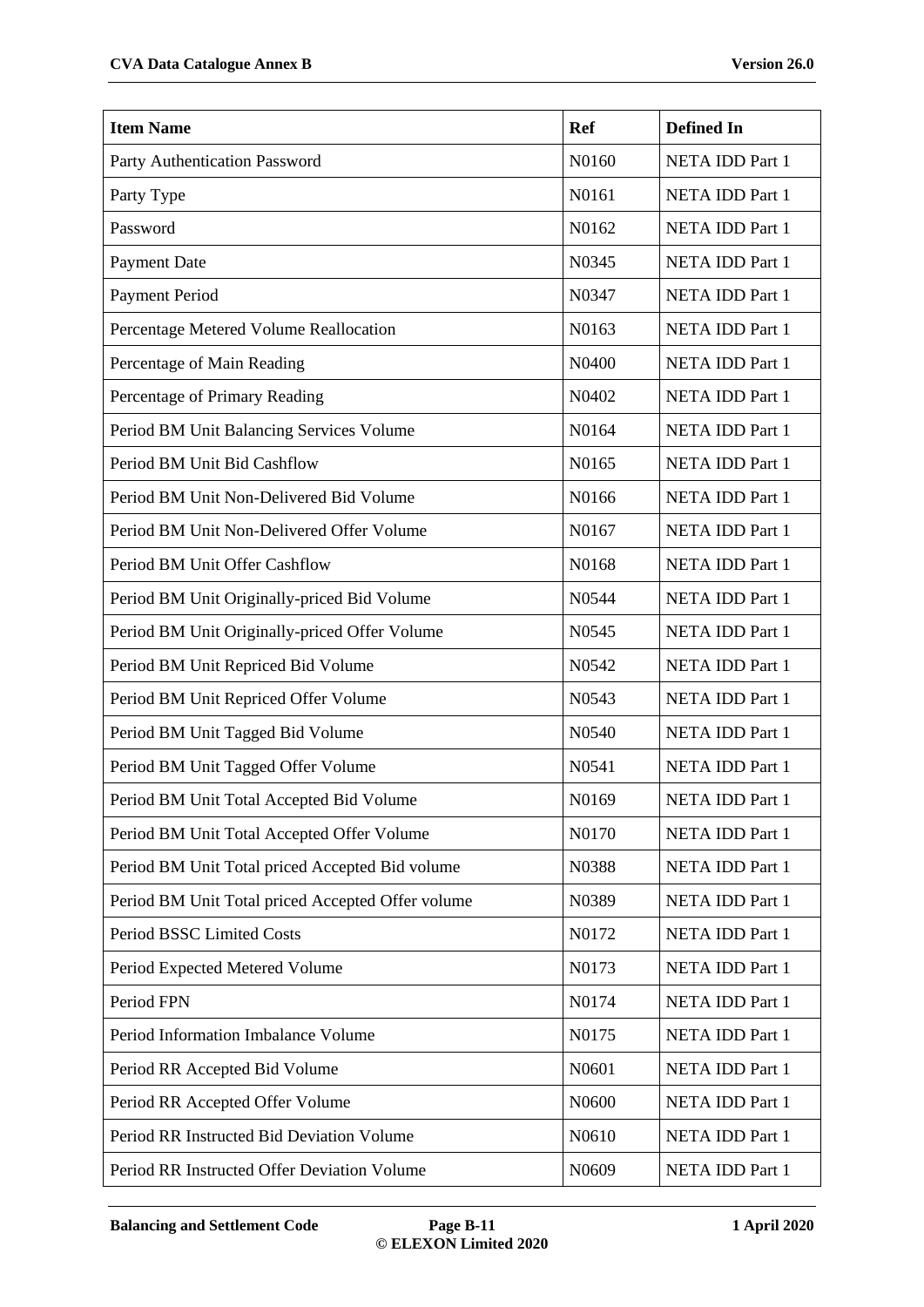| <b>Item Name</b>                            | <b>Ref</b> | <b>Defined In</b>                    |
|---------------------------------------------|------------|--------------------------------------|
| Period Supplier BM Unit Delivered Volume    | N0606      | <b>NETA IDD Part 1</b>               |
| Period Supplier BM Unit Non BM ABSVD Volume | N0636      | <b>NETA IDD Part 1</b>               |
| PN Level From                               | N0268      | NETA IDD Part 1                      |
| PN Level From                               | T6001      | <b>CVA Data Catalogue</b><br>Annex B |
| PN Level To                                 | N0269      | <b>NETA IDD Part 1</b>               |
| PN Level To                                 | T6003      | <b>CVA Data Catalogue</b><br>Annex B |
| Point Id                                    | N0039      | NETA IDD Part 1                      |
| Point Type                                  | N0322      | <b>NETA IDD Part 1</b>               |
| Post Code                                   | N0176      | NETA IDD Part 1                      |
| <b>Price Derivation Code</b>                | N0439      | NETA IDD Part 1                      |
| Production/Consumption Flag                 | N0177      | <b>NETA IDD Part 1</b>               |
| Production/Consumption Status               | N0472      | NETA IDD Part 1                      |
| <b>Publication Date-Time</b>                | N0343      | NETA IDD Part 1                      |
| Publishing Period Commencing Time           | N0270      | <b>NETA IDD Part 1</b>               |
| <b>QPN</b> Level From                       | N0271      | NETA IDD Part 1                      |
| <b>QPN</b> Level From                       | T6004      | <b>CVA Data Catalogue</b><br>Annex B |
| QPN Level To                                | N0272      | <b>NETA IDD Part 1</b>               |
| QPN Level To                                | T6005      | <b>CVA Data Catalogue</b><br>Annex B |
| <b>Quarter Hour Period</b>                  | N0602      | <b>NETA IDD Part 1</b>               |
| <b>Recipient Contract Volume</b>            | N0484      | <b>NETA IDD Part 1</b>               |
| <b>Recipient MV Fixed Reallocation</b>      | N0487      | NETA IDD Part 1                      |
| Recipient MV Percentage Reallocation        | N0488      | NETA IDD Part 1                      |
| <b>Registration Effective From Date</b>     | N0183      | NETA IDD Part 1                      |
| Registration Effective To Date              | N0184      | NETA IDD Part 1                      |
| <b>Registration Status</b>                  | N0185      | <b>NETA IDD Part 1</b>               |
| <b>Registration Type</b>                    | N0186      | NETA IDD Part 1                      |
| <b>Rejection Reason</b>                     | N0187      | <b>NETA IDD Part 1</b>               |
| <b>Replacement Price</b>                    | N0531      | NETA IDD Part 1                      |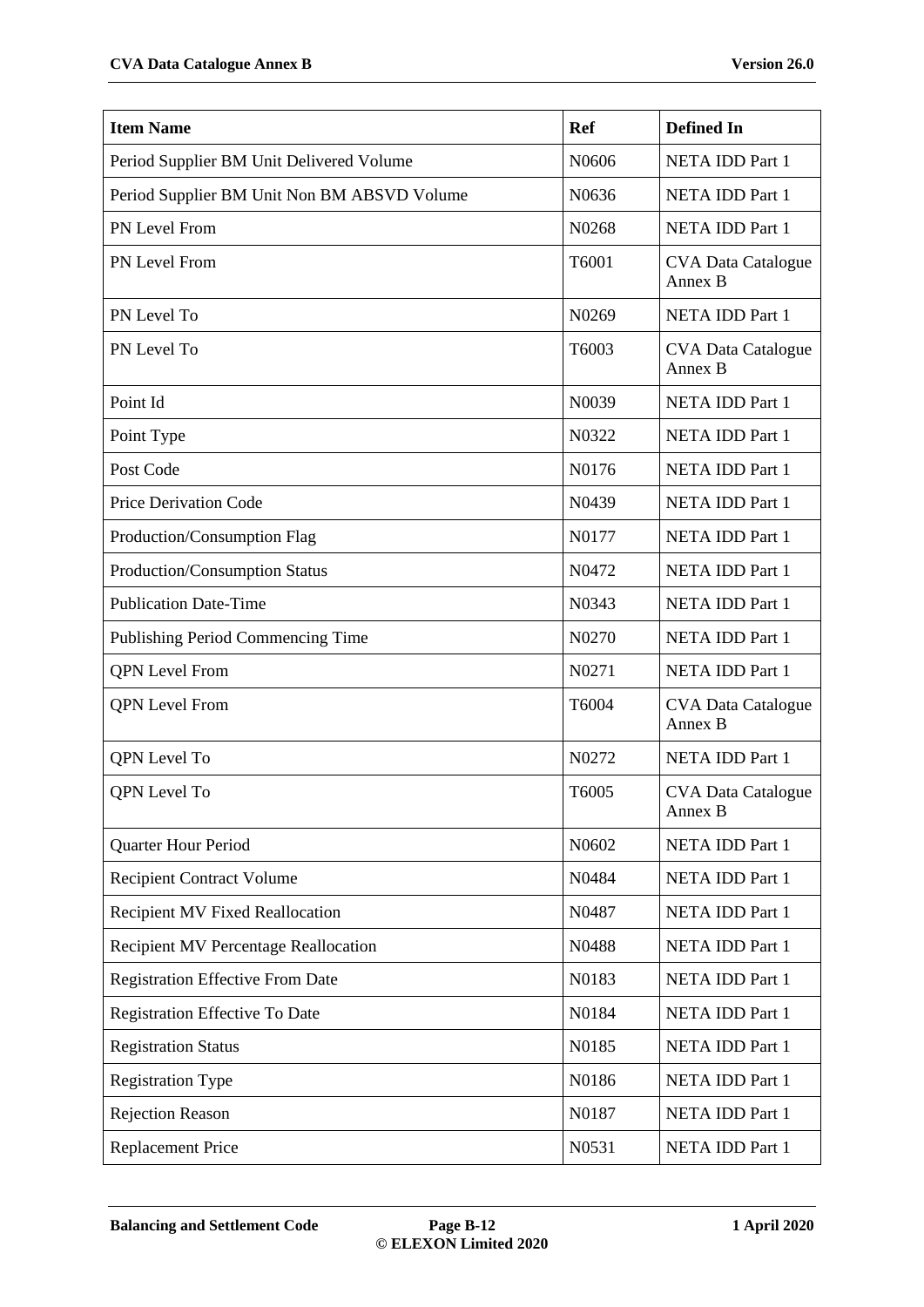| <b>Item Name</b>                                     | <b>Ref</b> | <b>Defined In</b>      |
|------------------------------------------------------|------------|------------------------|
| <b>Replacement Price Calculation Volume</b>          | N0532      | <b>NETA IDD Part 1</b> |
| Replacement Reserve Instruction Flag                 | N0607      | <b>NETA IDD Part 1</b> |
| Replacement Reserve Schedule Flag                    | N0608      | <b>NETA IDD Part 1</b> |
| <b>Report End Date</b>                               | N0188      | NETA IDD Part 1        |
| <b>Report Requirement</b>                            | N0480      | <b>NETA IDD Part 1</b> |
| <b>Report Snapshot Time</b>                          | N0368      | <b>NETA IDD Part 1</b> |
| <b>Report Start Date</b>                             | N0191      | <b>NETA IDD Part 1</b> |
| <b>Report Start Period</b>                           | N0373      | <b>NETA IDD Part 1</b> |
| <b>Report Type</b>                                   | N0192      | <b>NETA IDD Part 1</b> |
| Repriced Balancing Services Adjustment Action Volume | N0537      | <b>NETA IDD Part 1</b> |
| <b>Requesting Registrant</b>                         | N0193      | <b>NETA IDD Part 1</b> |
| Residual Cashflow Reallocation Charge                | N0194      | <b>NETA IDD Part 1</b> |
| <b>Residual Cashflow Reallocation Denominator</b>    | N0395      | <b>NETA IDD Part 1</b> |
| Residual Cashflow Reallocation Proportion            | N0195      | <b>NETA IDD Part 1</b> |
| <b>RR</b> Activation Volume                          | N0613      | <b>NETA IDD Part 1</b> |
| RR Aggregated Unpriced System Buy Action Volume      | N0598      | NETA IDD Part 1        |
| RR Aggregated Unpriced System Sell Action Volume     | N0599      | <b>NETA IDD Part 1</b> |
| <b>RR Auction MRID</b>                               | N0615      | <b>NETA IDD Part 1</b> |
| <b>RR</b> Bid Resolution                             | N0623      | <b>NETA IDD Part 1</b> |
| <b>RR</b> Cashflow                                   | N0593      | NETA IDD Part 1        |
| <b>RR</b> Divisible                                  | N0616      | <b>NETA IDD Part 1</b> |
| RR Exclusive Bid ID                                  | N0619      | <b>NETA IDD Part 1</b> |
| <b>RR Flow Direction</b>                             | N0621      | NETA IDD Part 1        |
| <b>RR Instructed Deviation Cashflow</b>              | N0594      | NETA IDD Part 1        |
| <b>RR</b> Interconnector Schedule Volume             | N0604      | <b>NETA IDD Part 1</b> |
| RR Linking Bid ID                                    | N0617      | NETA IDD Part 1        |
| <b>RR Minimum Quantity</b>                           | N0626      | NETA IDD Part 1        |
| <b>RR MRID</b>                                       | N0614      | <b>NETA IDD Part 1</b> |
| RR Multipart Bid ID                                  | N0618      | <b>NETA IDD Part 1</b> |
| <b>RR</b> Position                                   | N0624      | <b>NETA IDD Part 1</b> |
| <b>RR Quantity Activated</b>                         | N0629      | <b>NETA IDD Part 1</b> |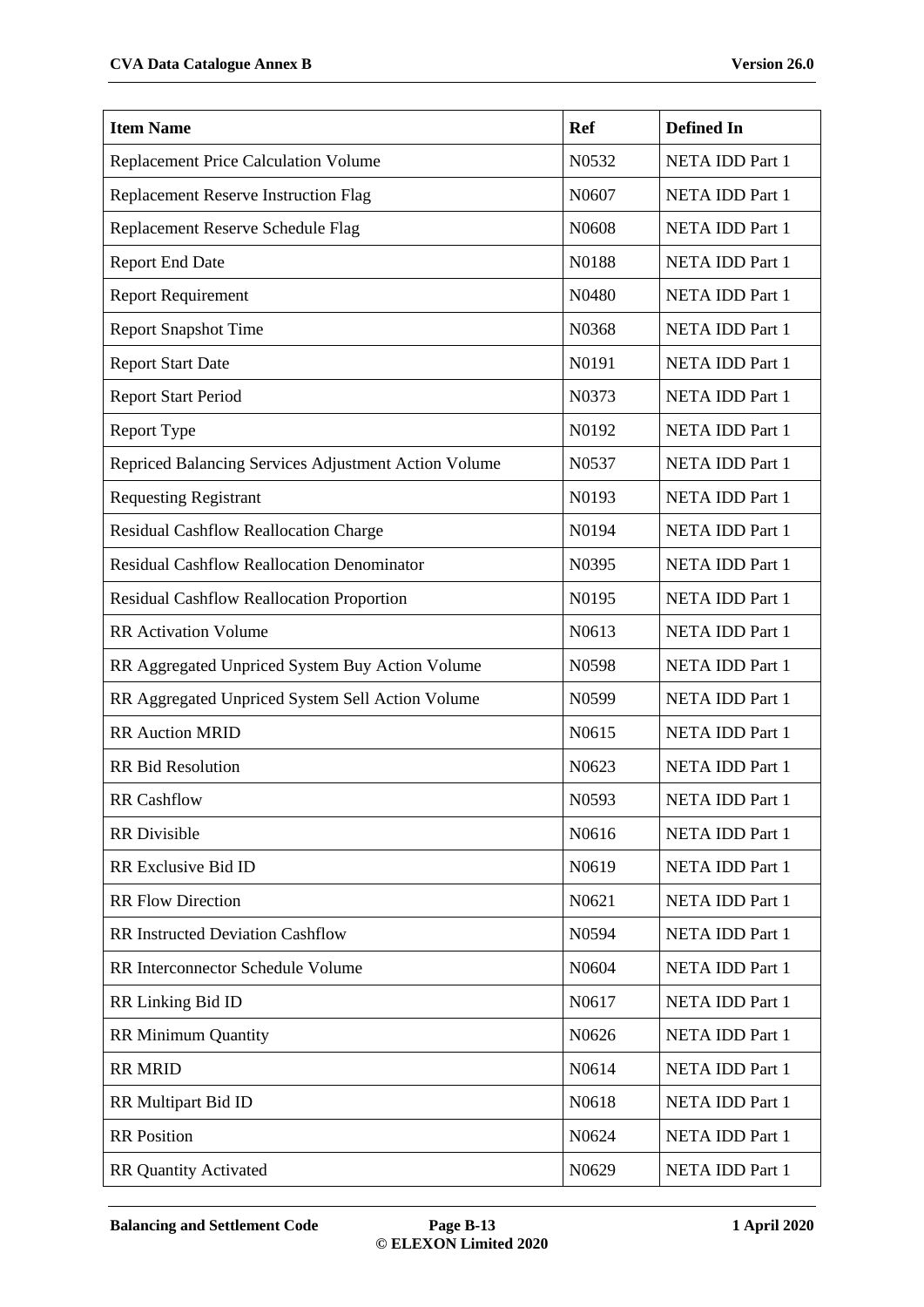| <b>Item Name</b>                   | <b>Ref</b>         | <b>Defined In</b>                    |
|------------------------------------|--------------------|--------------------------------------|
| <b>RR Quantity Offered</b>         | N0625              | <b>NETA IDD Part 1</b>               |
| <b>RR</b> Status                   | N0620              | NETA IDD Part 1                      |
| RR Time Interval End Time          | N0634              | NETA IDD Part 1                      |
| <b>RR</b> Time Interval Start Time | N0622              | NETA IDD Part 1                      |
| Run Down Elbow 2                   | N0278              | <b>NETA IDD Part 1</b>               |
| Run Down Elbow 3                   | N0279              | NETA IDD Part 1                      |
| Run Down Rate 1                    | N0280              | NETA IDD Part 1                      |
| Run Down Rate 2                    | N <sub>0</sub> 281 | NETA IDD Part 1                      |
| Run Down Rate 3                    | N0282              | NETA IDD Part 1                      |
| Run Up Elbow 2                     | N0273              | NETA IDD Part 1                      |
| Run Up Elbow 3                     | N0274              | NETA IDD Part 1                      |
| Run Up Rate 1                      | N0275              | NETA IDD Part 1                      |
| Run Up Rate 2                      | N <sub>0</sub> 276 | NETA IDD Part 1                      |
| Run Up Rate 3                      | N0277              | NETA IDD Part 1                      |
| Run-Down Elbow 2                   | T6022              | <b>CVA Data Catalogue</b><br>Annex B |
| Run-Down Elbow 3                   | T6024              | <b>CVA Data Catalogue</b><br>Annex B |
| Run-Down Rate 1                    | T6021              | <b>CVA Data Catalogue</b><br>Annex B |
| Run-Down Rate 2                    | T6023              | <b>CVA Data Catalogue</b><br>Annex B |
| Run-Down Rate 3                    | T6025              | <b>CVA Data Catalogue</b><br>Annex B |
| Run-Up Elbow 2                     | T6017              | <b>CVA Data Catalogue</b><br>Annex B |
| Run-Up Elbow 3                     | T6019              | <b>CVA Data Catalogue</b><br>Annex B |
| Run-Up Rate 1                      | T6016              | <b>CVA Data Catalogue</b><br>Annex B |
| Run-Up Rate 2                      | T6018              | <b>CVA Data Catalogue</b><br>Annex B |
| Run-Up Rate 3                      | T6020              | <b>CVA Data Catalogue</b><br>Annex B |
| <b>SAA CDCA Run Number</b>         | N0385              | NETA IDD Part 1                      |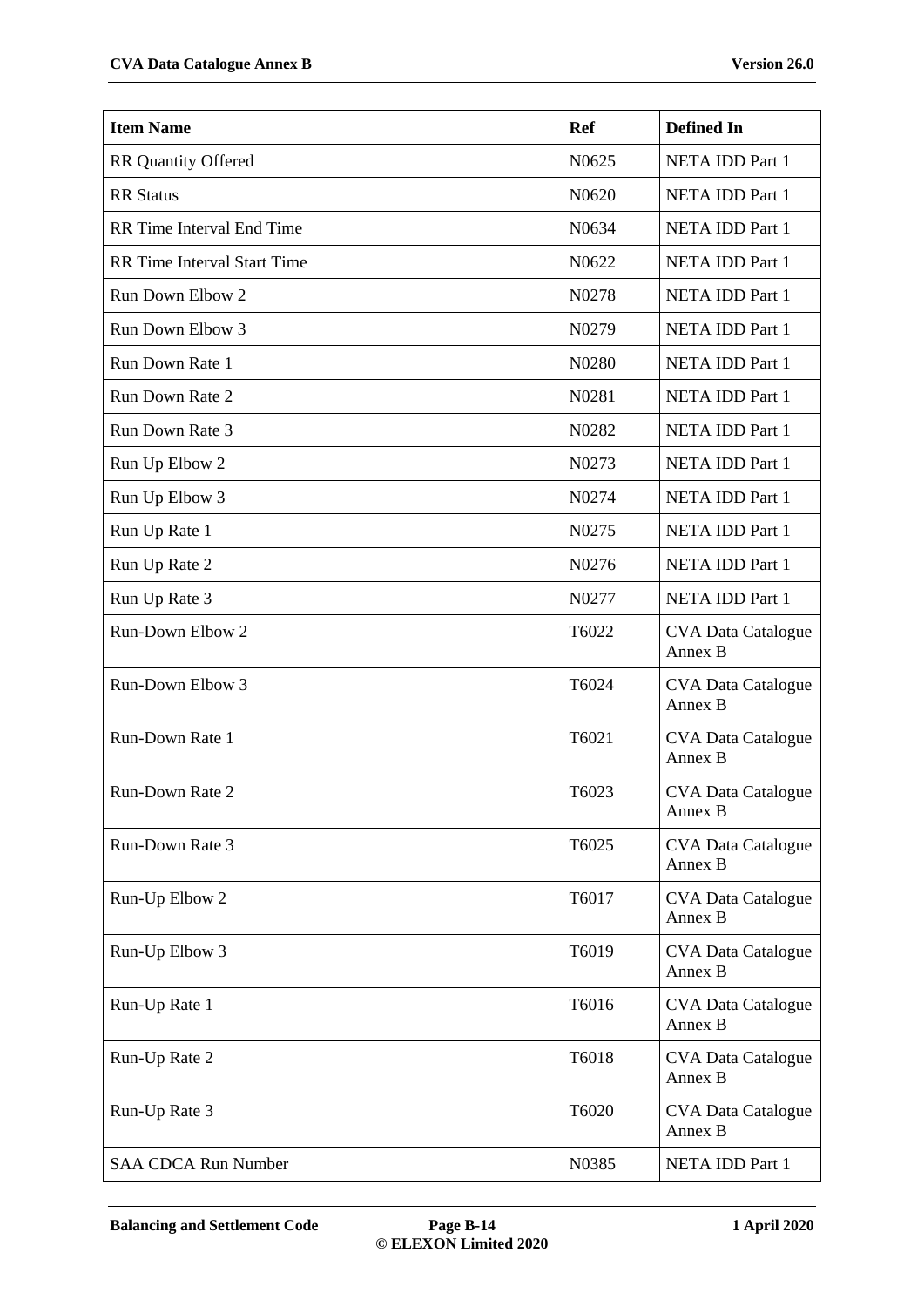| <b>Item Name</b>                             | <b>Ref</b>                     | <b>Defined In</b>                    |
|----------------------------------------------|--------------------------------|--------------------------------------|
| <b>SAA Run Number</b>                        | N0304                          | NETA IDD Part 1                      |
| <b>Secondary Channel Number</b>              | N0411                          | NETA IDD Part 1                      |
| Secondary Outstation Id                      | N0410                          | NETA IDD Part 1                      |
| Sell-Price Price Adjustment                  | N0371                          | NETA IDD Part 1                      |
| Sequence Number                              | N0198                          | NETA IDD Part 1                      |
| <b>Sett Date</b>                             | N0340                          | NETA IDD Part 1                      |
| <b>Settlement Date</b>                       | N0200                          | NETA IDD Part 1                      |
| <b>Settlement Period</b>                     | N0201                          | NETA IDD Part 1                      |
| Settlement Run Date                          | N0348                          | NETA IDD Part 1                      |
| Settlement Run Type                          | N <sub>0</sub> 20 <sub>2</sub> | NETA IDD Part 1                      |
| Short Continuous Acceptance Flag             | N0390                          | NETA IDD Part 1                      |
| <b>Signatory Name</b>                        | N0203                          | NETA IDD Part 1                      |
| SO-Flag                                      | N0513                          | NETA IDD Part 1                      |
| <b>SPN</b> Demand                            | N0283                          | NETA IDD Part 1                      |
| <b>SPN</b> Generation                        | N0284                          | NETA IDD Part 1                      |
| <b>Stable Export Limit</b>                   | T6031                          | <b>CVA Data Catalogue</b><br>Annex B |
| <b>Stable Export Limit</b>                   | N0285                          | NETA IDD Part 1                      |
| Stable Import Limit                          | T6032                          | <b>CVA Data Catalogue</b><br>Annex B |
| Stable Import Limit                          | N0286                          | NETA IDD Part 1                      |
| Stage 2 Participant Id                       | N0207                          | <b>NETA IDD Part 1</b>               |
| Start Time Of Half Hr Period                 | N0287                          | NETA IDD Part 1                      |
| Subsidiary Party Id                          | N0208                          | NETA IDD Part 1                      |
| <b>Subsidiary Party Name</b>                 | N0210                          | NETA IDD Part 1                      |
| Subsidiary Party Production/Consumption Flag | N0209                          | <b>NETA IDD Part 1</b>               |
| <b>SVA Run Date</b>                          | N0353                          | NETA IDD Part 1                      |
| <b>SVAA CDCA Run Number</b>                  | N0384                          | NETA IDD Part 1                      |
| <b>SVAA CDCA Settlement Date</b>             | N0383                          | NETA IDD Part 1                      |
| <b>SVAA SSR Run Number</b>                   | N0211                          | NETA IDD Part 1                      |
| <b>System Buy Price</b>                      | N0212                          | NETA IDD Part 1                      |
| <b>System Operator BM Cashflow</b>           | N0213                          | NETA IDD Part 1                      |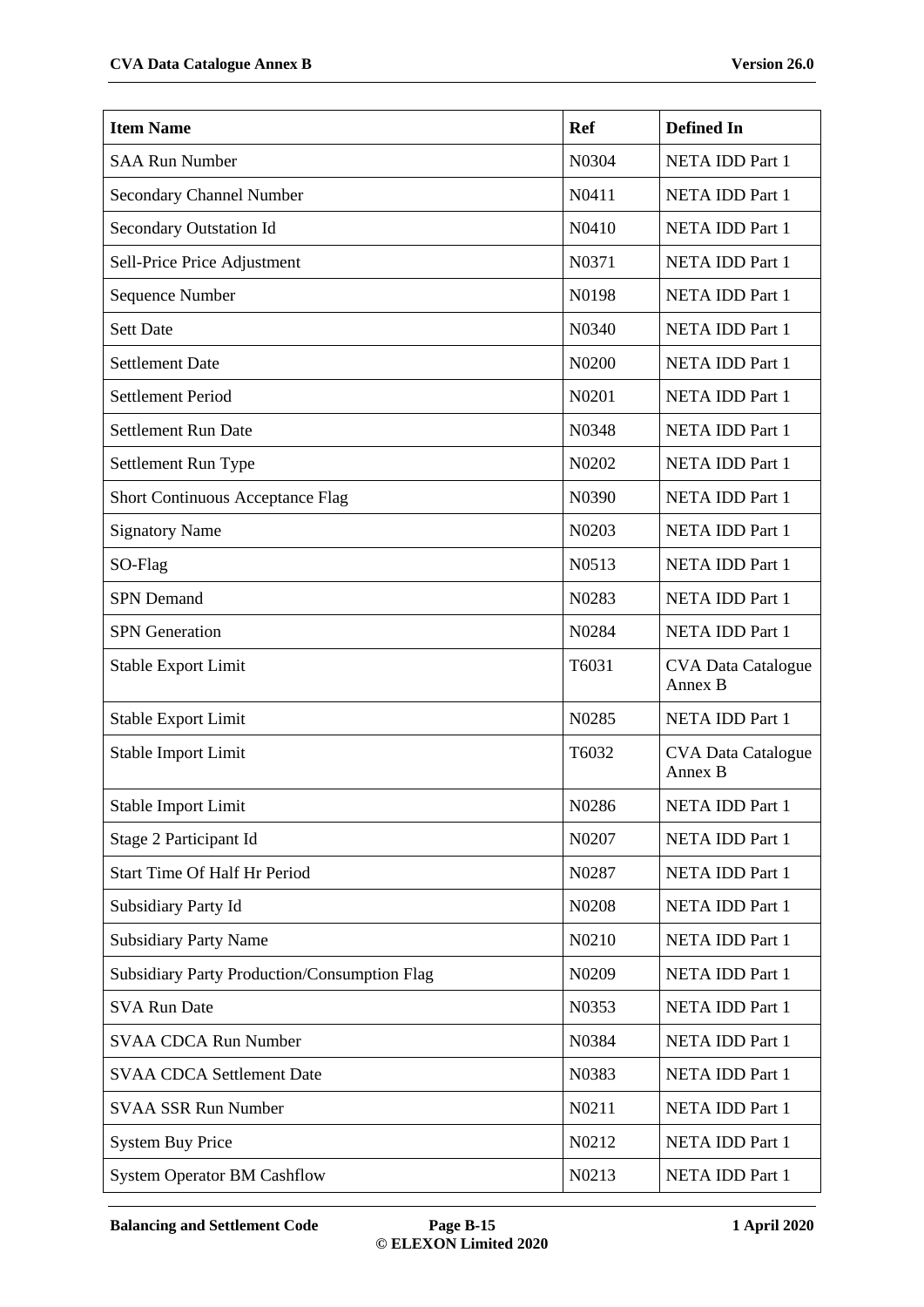| <b>Item Name</b>                                                                                              | <b>Ref</b>        | <b>Defined In</b>                    |
|---------------------------------------------------------------------------------------------------------------|-------------------|--------------------------------------|
| <b>System Operator Consumption Imbalance[redundant]</b>                                                       | N0336             | <b>NETA IDD Part 1</b>               |
| System Operator Production Imbalance[redundant]                                                               | N0335             | <b>NETA IDD Part 1</b>               |
| <b>System Sell Price</b>                                                                                      | N0215             | NETA IDD Part 1                      |
| System Total Priced Accepted Bid Volume                                                                       | N0393             | <b>NETA IDD Part 1</b>               |
| System Total Priced Accepted Offer Volume                                                                     | N0394             | NETA IDD Part 1                      |
| System Total Unpriced Accepted Bid Volume                                                                     | N0386             | NETA IDD Part 1                      |
| System Total Unpriced Accepted Offer Volume                                                                   | N0387             | <b>NETA IDD Part 1</b>               |
| Tagged Balancing Services Adjustment Action Volume                                                            | N0536             | NETA IDD Part 1                      |
| Telephone No                                                                                                  | N0218             | <b>NETA IDD Part 1</b>               |
| <b>Termination Reason</b>                                                                                     | N0341             | NETA IDD Part 1                      |
| <b>TERRE Clearing Price</b>                                                                                   | N0605             | NETA IDD Part 1                      |
| <b>Test Data Flag</b>                                                                                         | N0219             | NETA IDD Part 1                      |
| The above four renamed items will be put into alphabetical<br>sequence for the integer version of this Annex. |                   |                                      |
| <b>Time From</b>                                                                                              | T6000             | <b>CVA Data Catalogue</b><br>Annex B |
| <b>Time From</b>                                                                                              | N0288             | NETA IDD Part 1                      |
| Time from                                                                                                     | N0220             | NETA IDD Part 1                      |
| Time To                                                                                                       | N0289             | NETA IDD Part 1                      |
| Time To                                                                                                       | N0221             | <b>NETA IDD Part 1</b>               |
| Time To                                                                                                       | T6002             | <b>CVA Data Catalogue</b><br>Annex B |
| To Participant Id                                                                                             | N0222             | NETA IDD Part 1                      |
| To Role Code                                                                                                  | N0223             | NETA IDD Part 1                      |
| To Settlement Date                                                                                            | N <sub>0450</sub> | NETA IDD Part 1                      |
| To Settlement Period                                                                                          | N0362             | NETA IDD Part 1                      |
| <b>Total NIV Tagged Volume</b>                                                                                | N0431             | NETA IDD Part 1                      |
| <b>Total Period Applicable Balancing Services Volume</b>                                                      | N0438             | NETA IDD Part 1                      |
| <b>Total System Accepted Bid Volume</b>                                                                       | N0216             | NETA IDD Part 1                      |
| <b>Total System Accepted Offer Volume</b>                                                                     | N0217             | NETA IDD Part 1                      |
| Total System Adjustment Buy Volume                                                                            | N0524             | NETA IDD Part 1                      |
| Total System Adjustment Sell Volume                                                                           | N0523             | NETA IDD Part 1                      |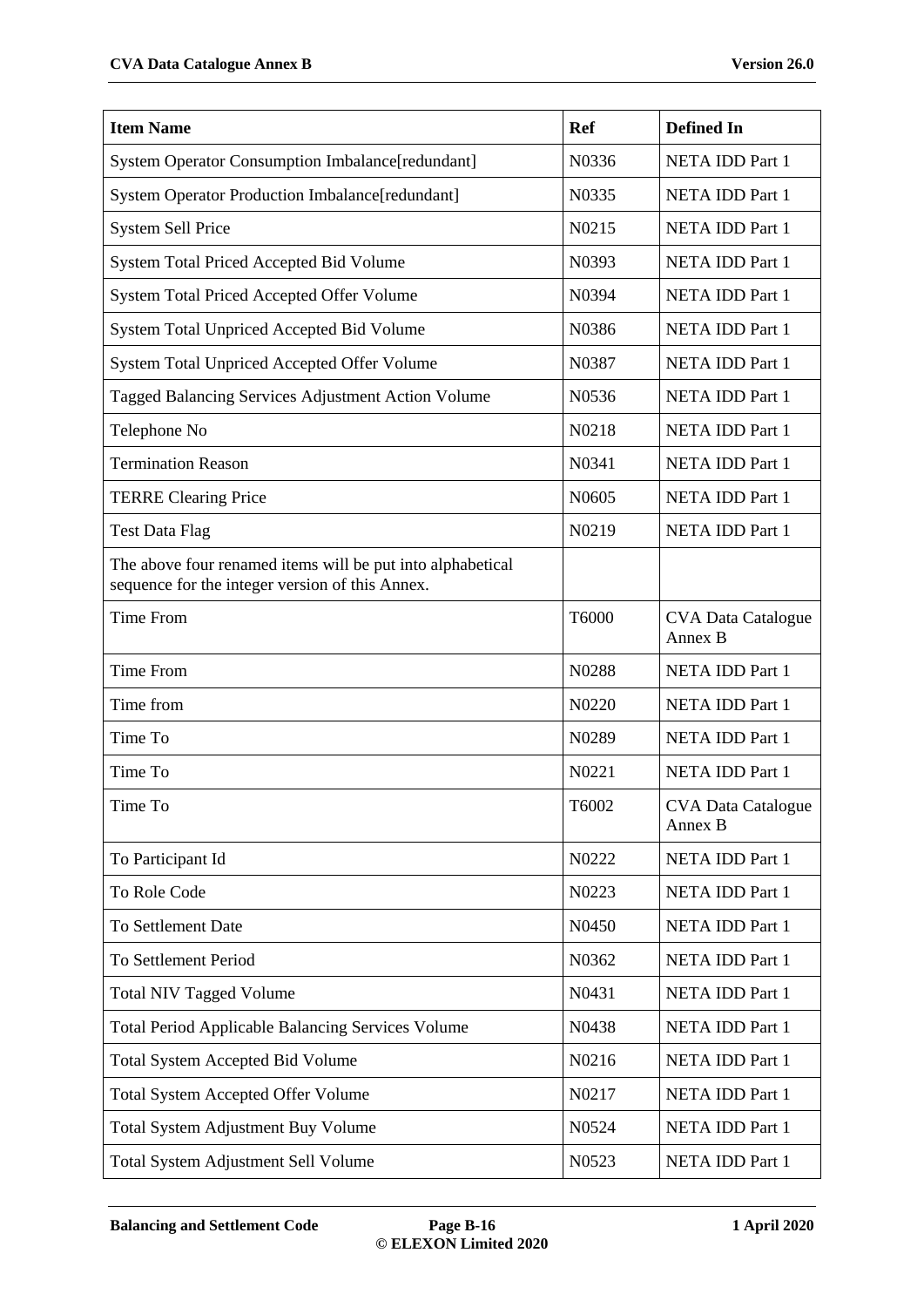| <b>Item Name</b>                                      | <b>Ref</b>        | <b>Defined In</b>                    |
|-------------------------------------------------------|-------------------|--------------------------------------|
| <b>Total System BM Cashflow</b>                       | N0333             | <b>NETA IDD Part 1</b>               |
| <b>Total System Energy Contract Volume</b>            | N0224             | <b>NETA IDD Part 1</b>               |
| <b>Total System Energy Imbalance Cashflow</b>         | N0225             | NETA IDD Part 1                      |
| <b>Total System Energy Imbalance Volume</b>           | N0226             | NETA IDD Part 1                      |
| Total System Information Imbalance Charge             | N0227             | NETA IDD Part 1                      |
| <b>Total System Non-Delivery Charge</b>               | N0228             | NETA IDD Part 1                      |
| Total System Originally-priced Accepted Bid Volume    | N0521             | NETA IDD Part 1                      |
| Total System Originally-priced Accepted Offer Volume  | N0522             | NETA IDD Part 1                      |
| Total System Originally-priced Adjustment Buy Volume  | N0530             | NETA IDD Part 1                      |
| Total System Originally-priced Adjustment Sell Volume | N0529             | NETA IDD Part 1                      |
| <b>Total System Period Credited Energy Volume</b>     | N0229             | NETA IDD Part 1                      |
| Total System Repriced Accepted Bid Volume             | N0519             | NETA IDD Part 1                      |
| <b>Total System Repriced Accepted Offer Volume</b>    | N0520             | NETA IDD Part 1                      |
| Total System Repriced Adjustment Buy Volume           | N0528             | NETA IDD Part 1                      |
| Total System Repriced Adjustment Sell Volume          | N0527             | NETA IDD Part 1                      |
| <b>Total System Residual Cashflow</b>                 | N0230             | NETA IDD Part 1                      |
| <b>Total System RR Cashflow</b>                       | N0595             | NETA IDD Part 1                      |
| Total System Tagged Accepted Bid Volume               | N0517             | NETA IDD Part 1                      |
| <b>Total System Tagged Accepted Offer Volume</b>      | N0518             | NETA IDD Part 1                      |
| Total System Tagged Adjustment Buy Volume             | N <sub>0526</sub> | <b>NETA IDD Part 1</b>               |
| Total System Tagged Adjustment Sell Volume            | N0525             | NETA IDD Part 1                      |
| <b>Total Trading Unit Metered Volume</b>              | N0231             | NETA IDD Part 1                      |
| <b>Total Volume Estimated In Report</b>               | N0294             | NETA IDD Part 1                      |
| <b>Traded Price</b>                                   | N0426             | NETA IDD Part 1                      |
| <b>Traded Volume</b>                                  | N0427             | NETA IDD Part 1                      |
| <b>Trading Agent Name</b>                             | T6037             | <b>CVA Data Catalogue</b><br>Annex B |
| <b>Trading Unit Name</b>                              | N0232             | NETA IDD Part 1                      |
| Transaction                                           | N0369             | NETA IDD Part 1                      |
| <b>Transmission Loss Factor</b>                       | N0233             | NETA IDD Part 1                      |
| <b>Transmission Loss Multiplier</b>                   | N0234             | NETA IDD Part 1                      |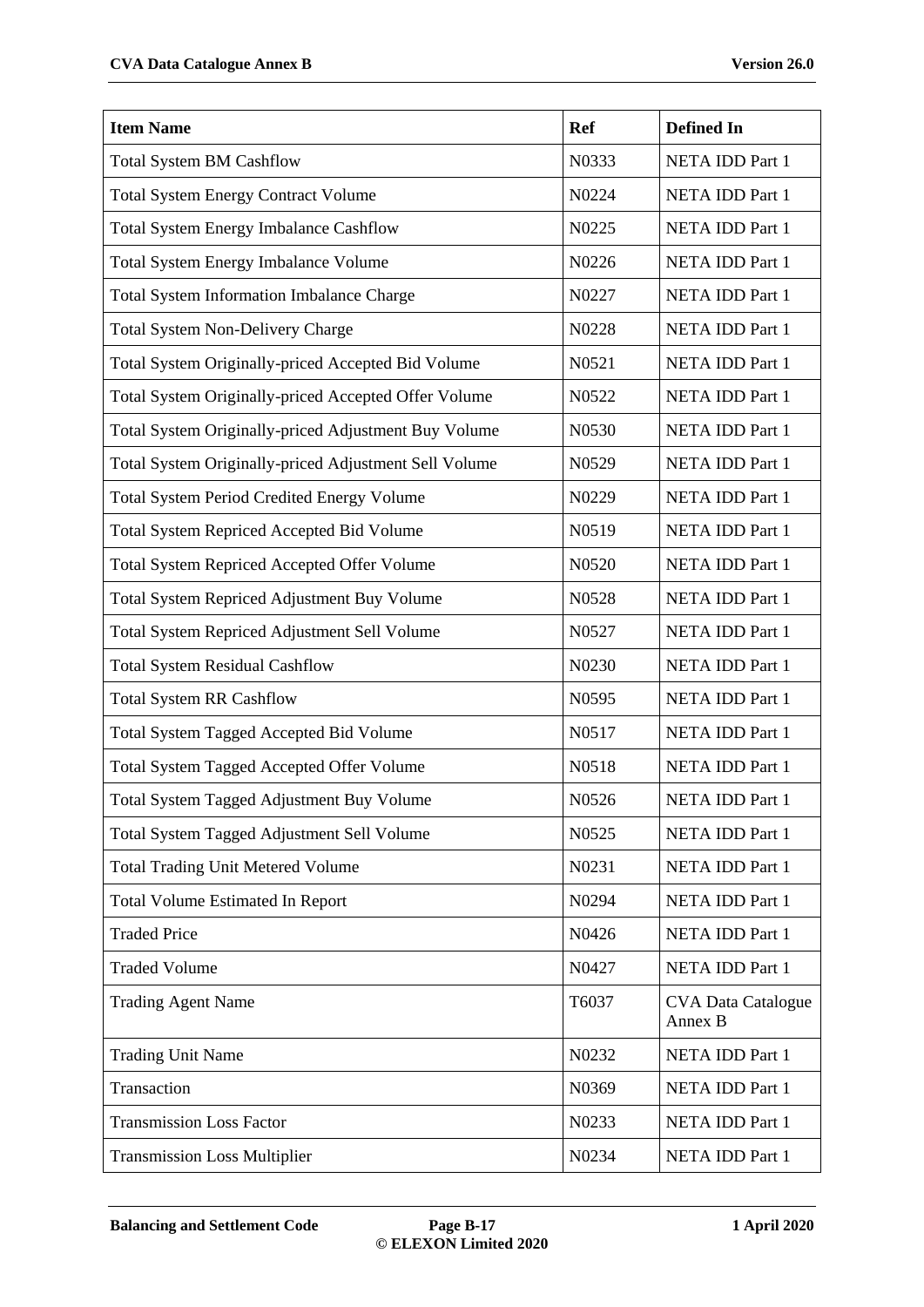| <b>Item Name</b>                     | Ref                | Defined In             |
|--------------------------------------|--------------------|------------------------|
| Volume                               | N0516              | NETA IDD Part 1        |
| Volume of GB Need Met                | N <sub>06</sub> 03 | NETA IDD Part 1        |
| Working Days SAA After Settlement    | N0351              | NETA IDD Part 1        |
| Working Days SAA Before Notification | N <sub>0</sub> 352 | <b>NETA IDD Part 1</b> |
| Zone                                 | N <sub>0</sub> 238 | NETA IDD Part 1        |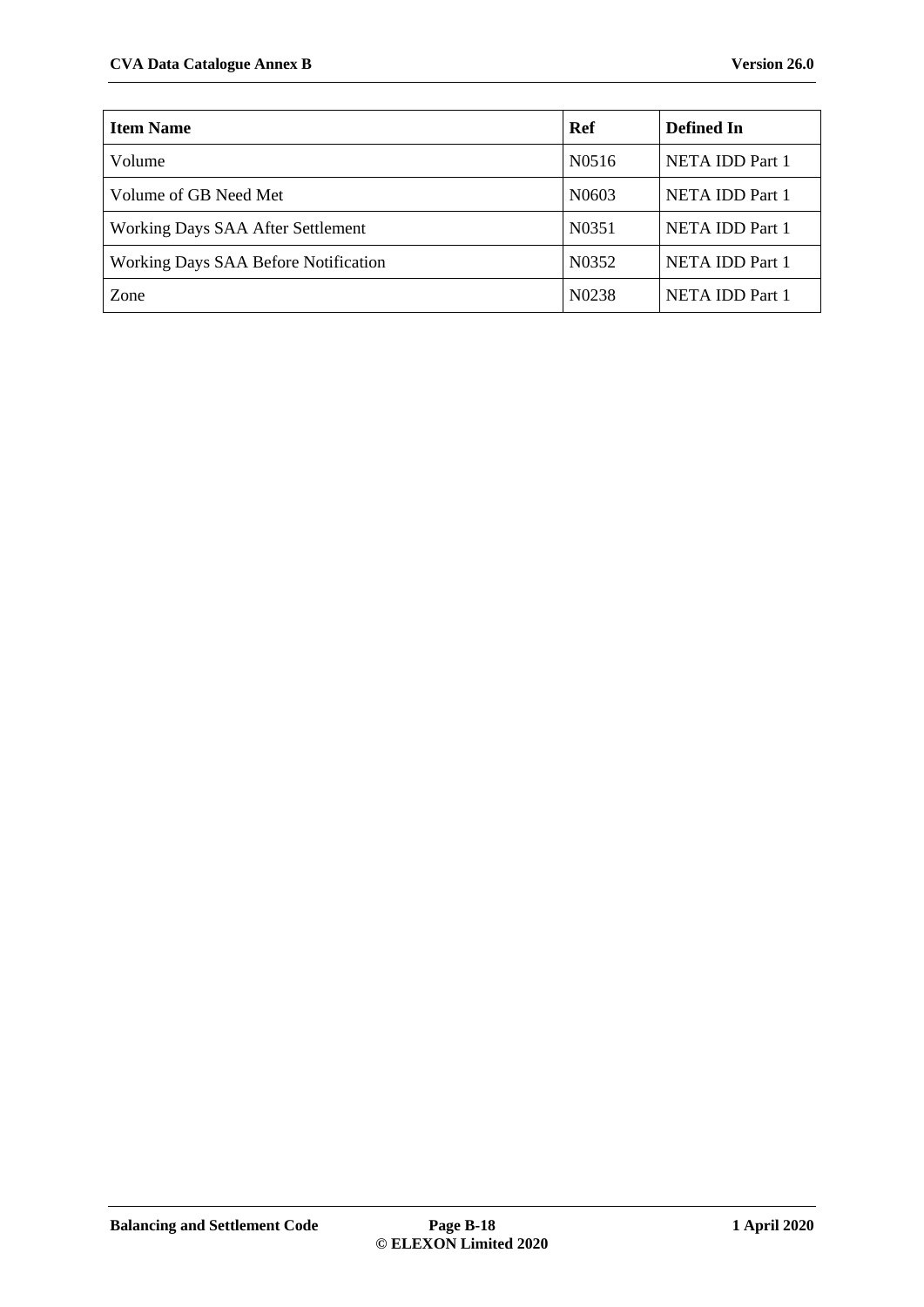#### **Item name: Bid Price**

| <b>Item reference:</b> T6010                   |                                                            |
|------------------------------------------------|------------------------------------------------------------|
| <b>Item ownership:</b> NETSO                   |                                                            |
|                                                | <b>Item</b> Bid Price                                      |
| <b>Units:</b> None                             |                                                            |
| <b>Valid Set:</b>                              |                                                            |
|                                                | <b>Validation:</b> Within Format                           |
| <b>Domain:</b> Real                            |                                                            |
| <b>Logical Format:</b> $[\pm \text{NUM}(7,2)]$ |                                                            |
| <b>Physical</b> [9]                            |                                                            |
|                                                | <b>Notes:</b> This Data Item is present in File Ref. EDT01 |
|                                                |                                                            |

### **Item name: Bid-Offer Level From**

**Item reference:** T6007 **Item ownership:** NETSO **Item** Bid-Offer Level From **Units:** MW **Valid Set: Validation:** Within Format **Domain:** Integer **Logical Format:**  $[\pm \text{INT}(4)]$ **Physical** [5] **Notes: This Data Item is present in File Ref. EDT01**

#### **Item name: Bid-Offer Level To**

| <b>Item reference:</b> T6008                 |                                                            |
|----------------------------------------------|------------------------------------------------------------|
|                                              |                                                            |
| <b>Item ownership:</b> NETSO                 |                                                            |
|                                              | <b>Item</b> Bid-Offer Level To                             |
| <b>Units: MW</b>                             |                                                            |
| <b>Valid Set:</b>                            |                                                            |
|                                              | <b>Validation:</b> Within Format                           |
| <b>Domain:</b> Integer                       |                                                            |
| <b>Logical Format:</b> $[\pm \text{INT}(4)]$ |                                                            |
| <b>Physical</b> [5]                          |                                                            |
|                                              | <b>Notes:</b> This Data Item is present in File Ref. EDT01 |

**Item reference:** T6006 **Item ownership:** NETSO **Units:** None **Valid Set: Domain:** Integer **Logical Format:**  $[\pm \text{INT}(1)]$ **Physical** [2]

#### **Item name: Bid-Offer Pair Number**

**Item** Bid-Offer Pair Number **Validation:** Within Format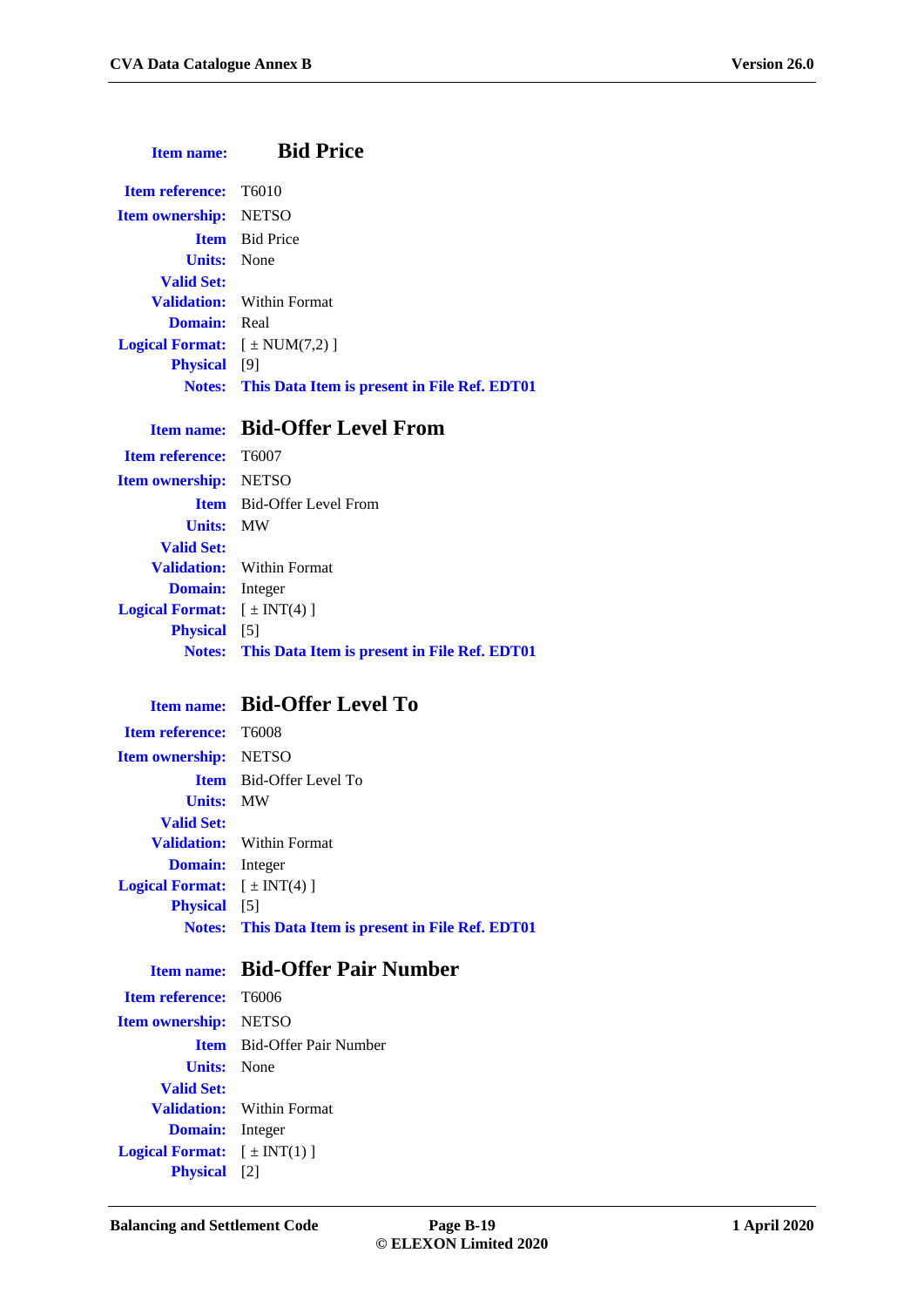#### **Notes: This Data Item is present in File Ref. EDT01**

|                                | Item name: BM Unit Name (NGC)                                                     |
|--------------------------------|-----------------------------------------------------------------------------------|
| <b>Item reference:</b> T6036   |                                                                                   |
| <b>Item ownership:</b> NETSO   |                                                                                   |
|                                | <b>Item</b> BM Unit Name of up to 9 characters                                    |
| <b>Units:</b> None             |                                                                                   |
| <b>Valid Set:</b>              |                                                                                   |
|                                | <b>Validation:</b> Within Format                                                  |
| <b>Domain:</b> Text            |                                                                                   |
| <b>Logical Format:</b> CHAR(9) |                                                                                   |
| <b>Physical</b> 9              |                                                                                   |
| <b>Notes:</b>                  | This Data Item is present in File Ref. EDT01                                      |
|                                | Differs from Logica 'BM Unit Name' by being only 9 characters long instead of 30. |

## **Item name: Effective Time**

| <b>Item reference:</b> T6015                               |
|------------------------------------------------------------|
| <b>Item ownership:</b> NETSO                               |
| <b>Item</b> Effective Time                                 |
| <b>Units:</b> None                                         |
|                                                            |
| <b>Validation:</b> Within Format                           |
| <b>Domain:</b> NGCDateTime                                 |
| <b>Logical Format:</b> [DATETIME]                          |
| <b>Physical</b> [14]                                       |
| <b>Notes:</b> This Data Item is present in File Ref. EDT01 |
|                                                            |

## **Item name: Maximum Delivery Period**

| <b>Item reference:</b> T6034     |                                                            |
|----------------------------------|------------------------------------------------------------|
| <b>Item ownership:</b> NETSO     |                                                            |
|                                  | <b>Item</b> Maximum Delivery Period                        |
|                                  | <b>Units:</b> Minutes                                      |
| <b>Valid Set:</b>                |                                                            |
|                                  | <b>Validation:</b> Within Format                           |
| <b>Domain:</b> Integer           |                                                            |
| <b>Logical Format:</b> $[NT(3)]$ |                                                            |
| <b>Physical</b> [3]              |                                                            |
|                                  | <b>Notes:</b> This Data Item is present in File Ref. EDT01 |

**Item name: Maximum Delivery Volume**

| <b>Item reference:</b> T6033 |                                     |
|------------------------------|-------------------------------------|
| <b>Item ownership:</b> NETSO |                                     |
|                              | <b>Item</b> Maximum Delivery Volume |
| <b>Units: MWh</b>            |                                     |
| <b>Valid Set:</b>            |                                     |
|                              | <b>Validation:</b> Within Format    |
| <b>Domain:</b> Integer       |                                     |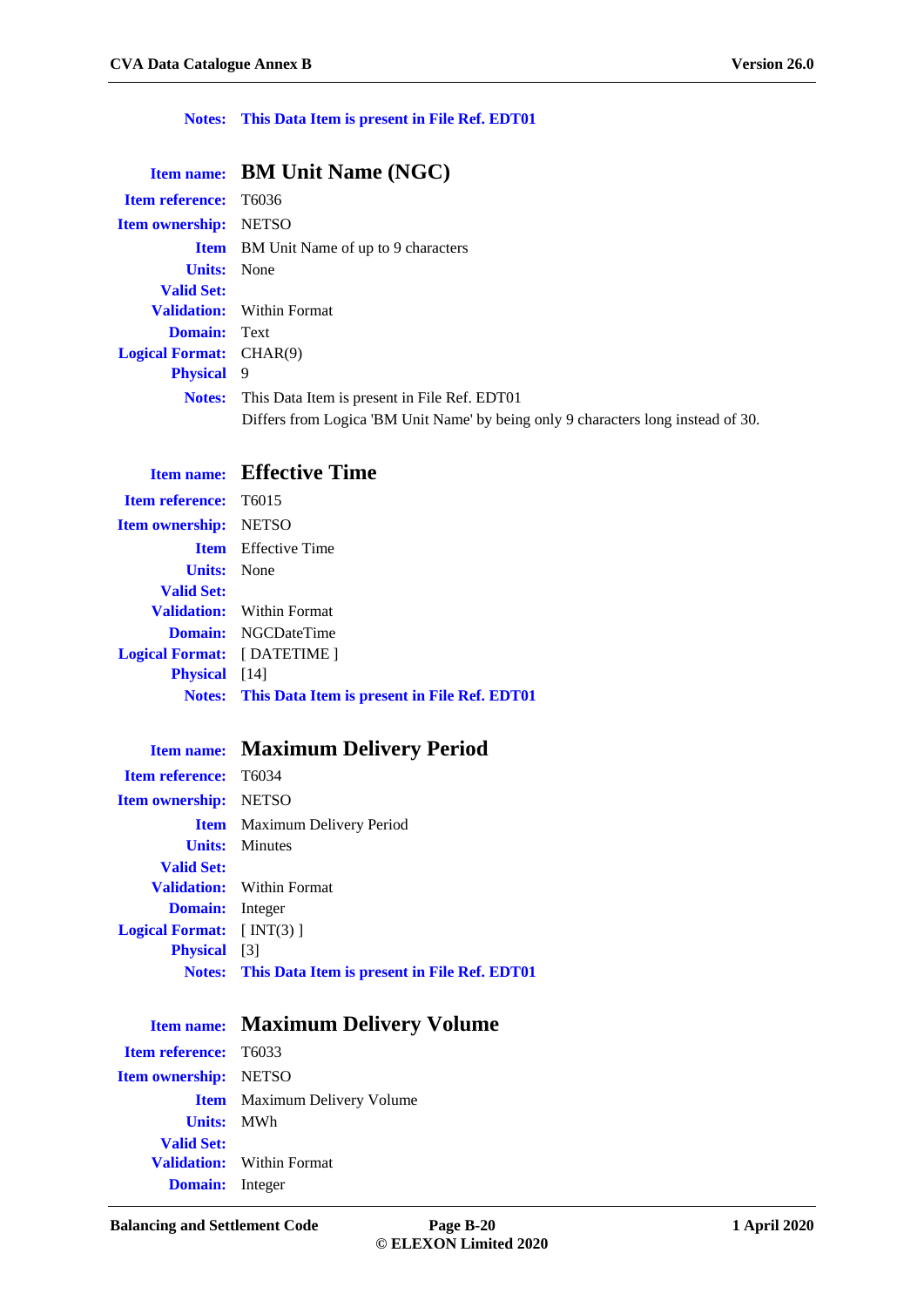**Logical Format:**  $[\pm \text{INT}(4)]$ **Physical** [5] **Notes: This Data Item is present in File Ref. EDT01**

**Item name: Maximum Export Level From**

**Item reference:** T6011 **Item ownership:** NETSO **Item** Maximum Export Level From **Units:** MW **Valid Set: Validation:** Within Format **Domain:** Integer **Logical Format:**  $[\pm \text{INT}(4)]$ **Physical** [5] **Notes: This Data Item is present in File Ref. EDT01**

#### **Item name: Maximum Export Level To**

**Item reference:** T6012 **Item ownership:** NETSO **Item** Maximum Export Level To **Units:** MW **Valid Set: Validation:** Within Format **Domain:** Integer **Logical Format:**  $[\pm INT(4)]$ **Physical** [5] **Notes: This Data Item is present in File Ref. EDT01**

#### **Item name: Maximum Import Level From**

| <b>Item reference:</b> T6013          |                                                     |
|---------------------------------------|-----------------------------------------------------|
| <b>Item ownership:</b> NETSO          |                                                     |
|                                       | <b>Item</b> Maximum Import Level From               |
| <b>Units: MW</b>                      |                                                     |
| <b>Valid Set:</b>                     |                                                     |
|                                       | <b>Validation:</b> Within Format                    |
| <b>Domain:</b> Integer                |                                                     |
| <b>Logical Format:</b> $[\pm INT(4)]$ |                                                     |
| <b>Physical</b> [5]                   |                                                     |
|                                       |                                                     |
|                                       | Notes: This Data Item is present in File Ref. EDT01 |
| <b>Item name:</b>                     | <b>Maximum Import Level To</b>                      |
| <b>Item reference:</b> T6014          |                                                     |
| <b>Item ownership:</b> NETSO          |                                                     |
|                                       | <b>Item</b> Maximum Import Level To                 |
| <b>Units:</b>                         | MW                                                  |
| <b>Valid Set:</b>                     |                                                     |
|                                       | <b>Validation:</b> Within Format                    |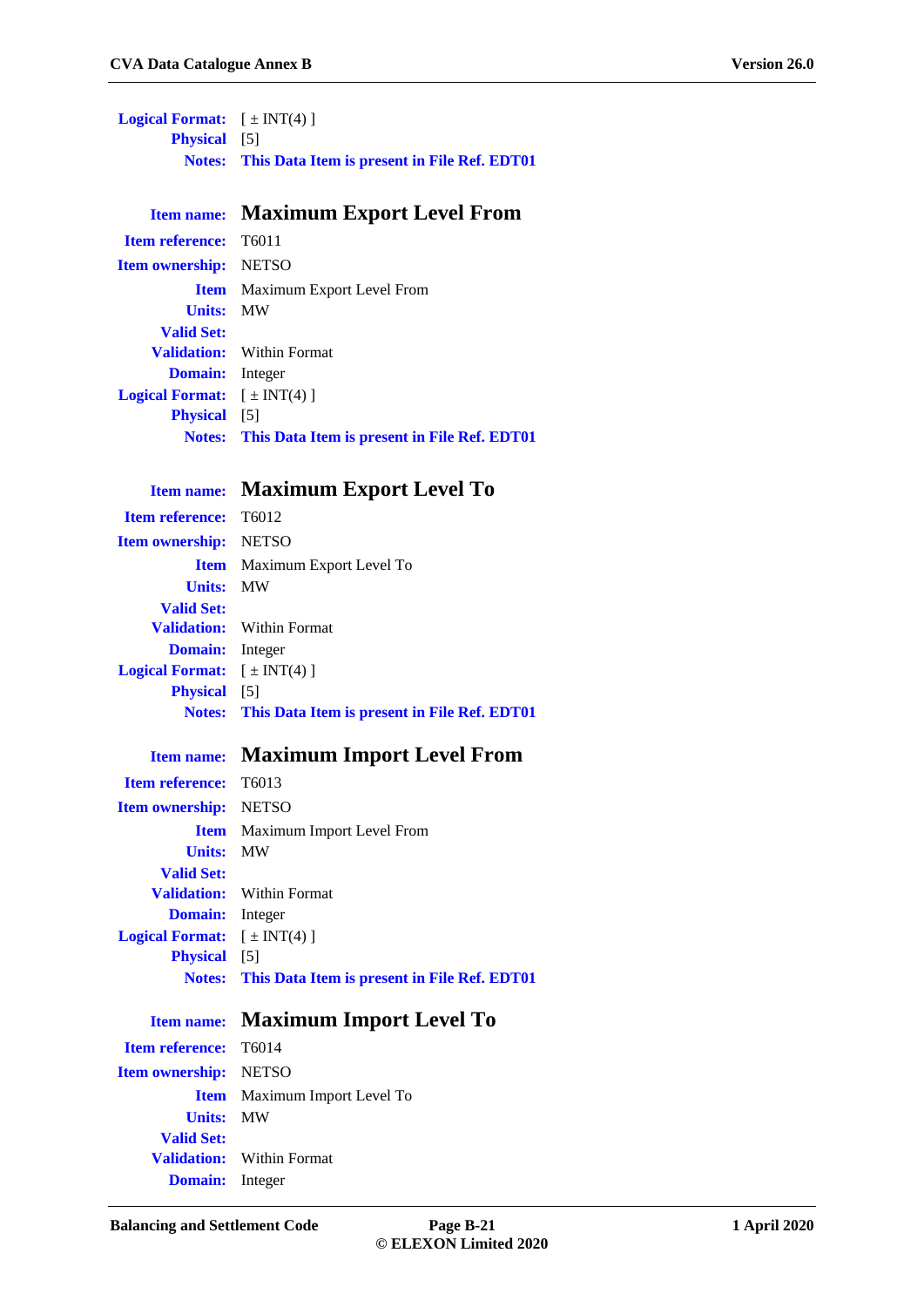**Logical Format:**  $[\pm \text{INT}(4)]$ **Physical** [5] **Notes: This Data Item is present in File Ref. EDT01**

#### **Item name: Minimum Non-Zero Time**

**Item reference:** T6030 **Item ownership:** NETSO **Item** Minimum Non-Zero Time **Units:** Minutes **Valid Set: Validation:** Within Format **Domain:** Integer **Logical Format:** [ INT(3) ] **Physical** [3] **Notes: This Data Item is present in File Ref. EDT01**

#### **Item name: Minimum Zero Time**

| <b>Item reference:</b> T6029     |                                                            |
|----------------------------------|------------------------------------------------------------|
| <b>Item ownership:</b> NETSO     |                                                            |
|                                  | <b>Item</b> Minimum Zero Time                              |
|                                  | <b>Units:</b> Minutes                                      |
| <b>Valid Set:</b>                |                                                            |
|                                  | <b>Validation:</b> Within Format                           |
| <b>Domain:</b> Integer           |                                                            |
| <b>Logical Format:</b> $[NT(3)]$ |                                                            |
| <b>Physical</b> [3]              |                                                            |
|                                  | <b>Notes:</b> This Data Item is present in File Ref. EDT01 |
|                                  |                                                            |

#### **Item name: NGC File Delimiter Space**

| <b>Item reference:</b> T6035        |                                                            |
|-------------------------------------|------------------------------------------------------------|
| <b>Item ownership:</b> NETSO        |                                                            |
|                                     | <b>Item</b> NGC File Delimiter Space                       |
| <b>Units:</b> None                  |                                                            |
| <b>Valid Set:</b>                   |                                                            |
|                                     | <b>Validation:</b> Within Format                           |
| <b>Domain:</b> Text                 |                                                            |
| <b>Logical Format:</b> $[CHAR(80)]$ |                                                            |
| <b>Physical</b> [80]                |                                                            |
|                                     | <b>Notes:</b> This Data Item is present in File Ref. EDT01 |

|                              | <b>Item name:</b> Notice to Deliver Bids |
|------------------------------|------------------------------------------|
| <b>Item reference:</b> T6028 |                                          |
| <b>Item ownership:</b> NETSO |                                          |
|                              | <b>Item</b> Notice to Deliver Bids       |
|                              | <b>Units:</b> Minutes                    |
| <b>Valid Set:</b>            |                                          |
|                              | <b>Validation:</b> Within Format         |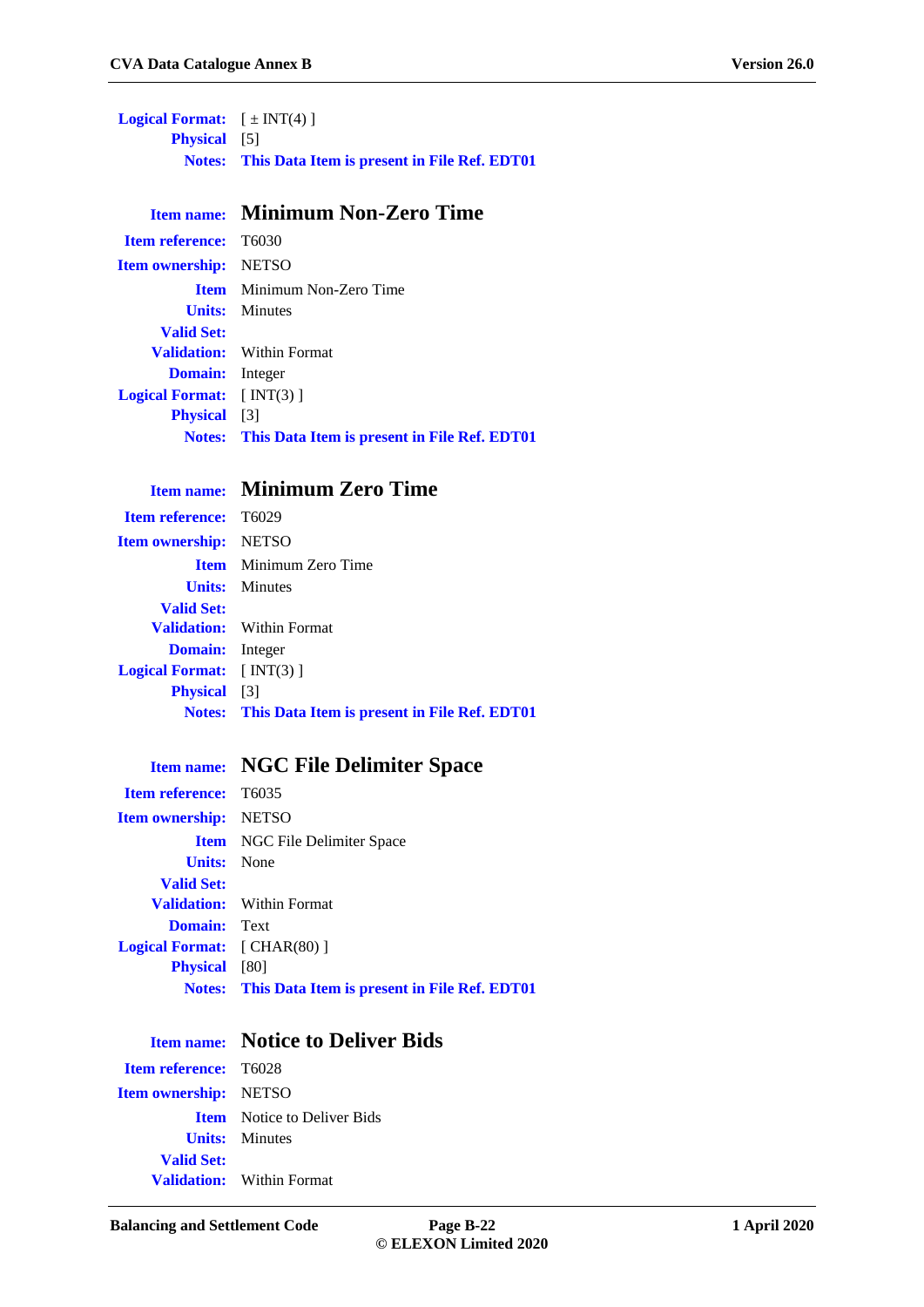**Domain:** Integer **Logical Format:** [ INT(5) ] **Physical** [5] **Notes: This Data Item is present in File Ref. EDT01**

#### **Item name: Notice to Deliver Offers**

**Item reference:** T6027 **Item ownership:** NETSO **Item** Notice to Deliver Offers **Units:** Minutes **Valid Set: Validation:** Within Format **Domain:** Integer **Logical Format:** [ INT(5) ] **Physical** [5] **Notes: This Data Item is present in File Ref. EDT01**

#### **Item name: Notice to Deviate from Zero**

| <b>Item reference:</b> T6026                               |
|------------------------------------------------------------|
| <b>Item ownership:</b> NETSO                               |
| <b>Item</b> Notice to Deviate from Zero                    |
| <b>Units:</b> Minutes                                      |
|                                                            |
| <b>Validation:</b> Within Format                           |
| <b>Domain:</b> Integer                                     |
| <b>Logical Format:</b> $[NT(3)]$                           |
| <b>Physical</b> [3]                                        |
| <b>Notes:</b> This Data Item is present in File Ref. EDT01 |
|                                                            |

#### **Item name: Offer Price**

| <b>Item reference: T6009</b>                   |                                                            |
|------------------------------------------------|------------------------------------------------------------|
| <b>Item ownership:</b> NETSO                   |                                                            |
|                                                | <b>Item</b> Offer Price                                    |
| <b>Units:</b> None                             |                                                            |
| <b>Valid Set:</b>                              |                                                            |
|                                                | <b>Validation:</b> Within Format                           |
| <b>Domain:</b> Real                            |                                                            |
| <b>Logical Format:</b> $[\pm \text{NUM}(7,2)]$ |                                                            |
| <b>Physical</b> [9]                            |                                                            |
|                                                | <b>Notes:</b> This Data Item is present in File Ref. EDT01 |

#### **Item name: PN Level From**

**Item reference:** T6001 **Item ownership:** NETSO **Item** PN Level From **Units:** MW **Valid Set:**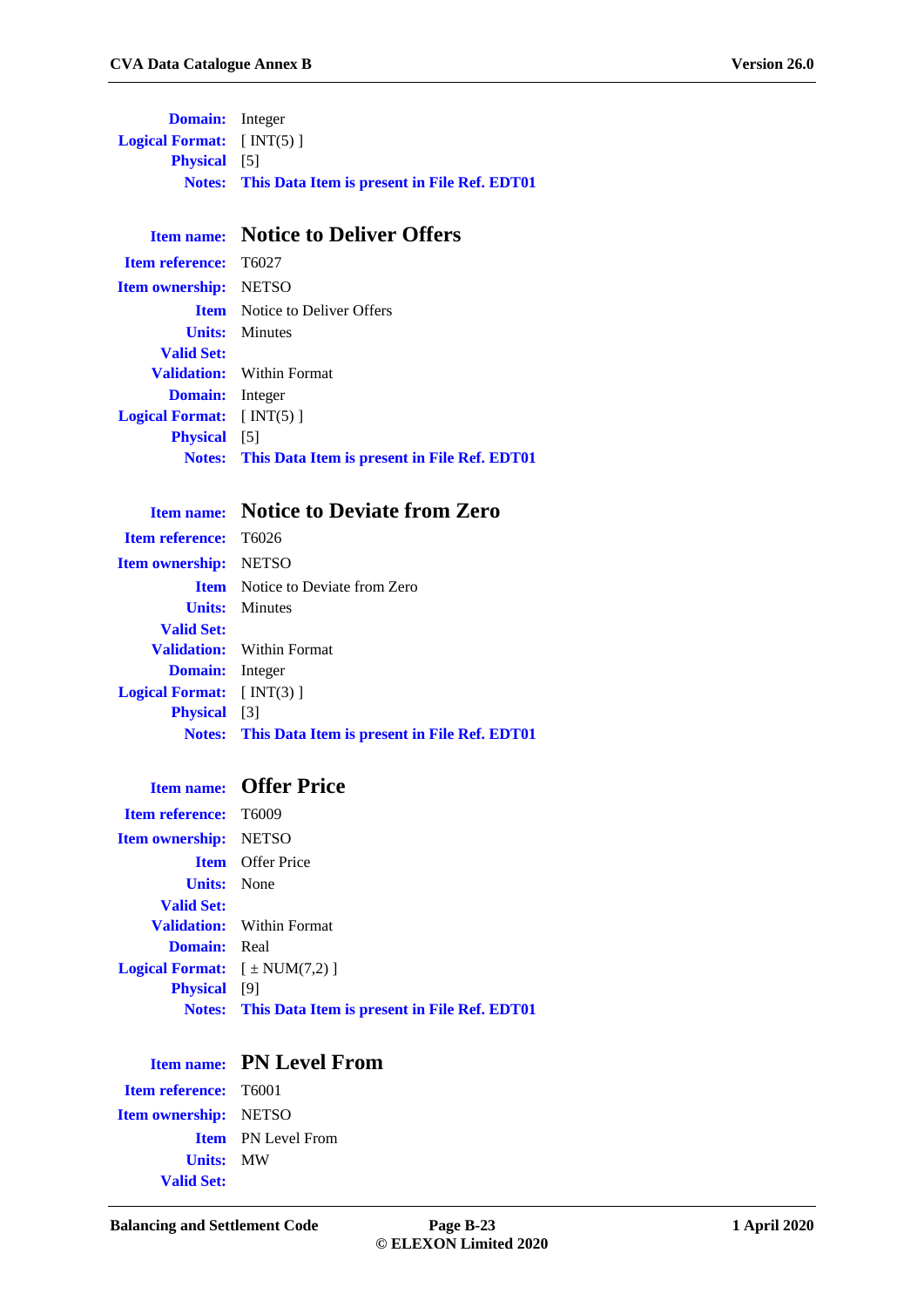|                                              | <b>Validation:</b> Within Format                           |
|----------------------------------------------|------------------------------------------------------------|
| <b>Domain:</b> Integer                       |                                                            |
| <b>Logical Format:</b> $[\pm \text{INT}(4)]$ |                                                            |
| <b>Physical</b> [5]                          |                                                            |
|                                              | <b>Notes:</b> This Data Item is present in File Ref. EDT01 |

## **Item name: PN Level To**

|                                              | <b>Notes:</b> This Data Item is present in File Ref. EDT01 |
|----------------------------------------------|------------------------------------------------------------|
| <b>Physical</b> [5]                          |                                                            |
| <b>Logical Format:</b> $[\pm \text{INT}(4)]$ |                                                            |
| <b>Domain:</b> Integer                       |                                                            |
|                                              | <b>Validation:</b> Within Format                           |
| <b>Valid Set:</b>                            |                                                            |
| <b>Units: MW</b>                             |                                                            |
|                                              | <b>Item</b> PN Level To                                    |
| <b>Item ownership:</b> NETSO                 |                                                            |
| <b>Item reference:</b> T6003                 |                                                            |

### **Item name: QPN Level From**

|                                              | <b>Notes:</b> This Data Item is present in File Ref. EDT01 |
|----------------------------------------------|------------------------------------------------------------|
| <b>Physical</b> [5]                          |                                                            |
| <b>Logical Format:</b> $[\pm \text{INT}(4)]$ |                                                            |
| <b>Domain:</b> Integer                       |                                                            |
|                                              | <b>Validation:</b> Within Format                           |
| <b>Valid Set:</b>                            |                                                            |
| <b>Units: MW</b>                             |                                                            |
|                                              | <b>Item</b> OPN Level From                                 |
| <b>Item ownership:</b> NETSO                 |                                                            |
| <b>Item reference:</b> T6004                 |                                                            |
|                                              |                                                            |

## **Item name: QPN Level To**

| <b>Item reference:</b> T6005                 |                                                            |
|----------------------------------------------|------------------------------------------------------------|
| <b>Item ownership:</b> NETSO                 |                                                            |
|                                              | <b>Item</b> OPN Level To                                   |
| <b>Units: MW</b>                             |                                                            |
| <b>Valid Set:</b>                            |                                                            |
|                                              | <b>Validation:</b> Within Format                           |
| <b>Domain:</b> Integer                       |                                                            |
| <b>Logical Format:</b> $[\pm \text{INT}(4)]$ |                                                            |
| <b>Physical</b> [5]                          |                                                            |
|                                              | <b>Notes:</b> This Data Item is present in File Ref. EDT01 |

|                              | <b>Item name:</b> Run-Down Elbow 2 |
|------------------------------|------------------------------------|
| <b>Item reference:</b> T6022 |                                    |
| <b>Item ownership:</b> NETSO |                                    |
|                              | <b>Item</b> Run-Down Elbow 2       |
| <b>Units: MW</b>             |                                    |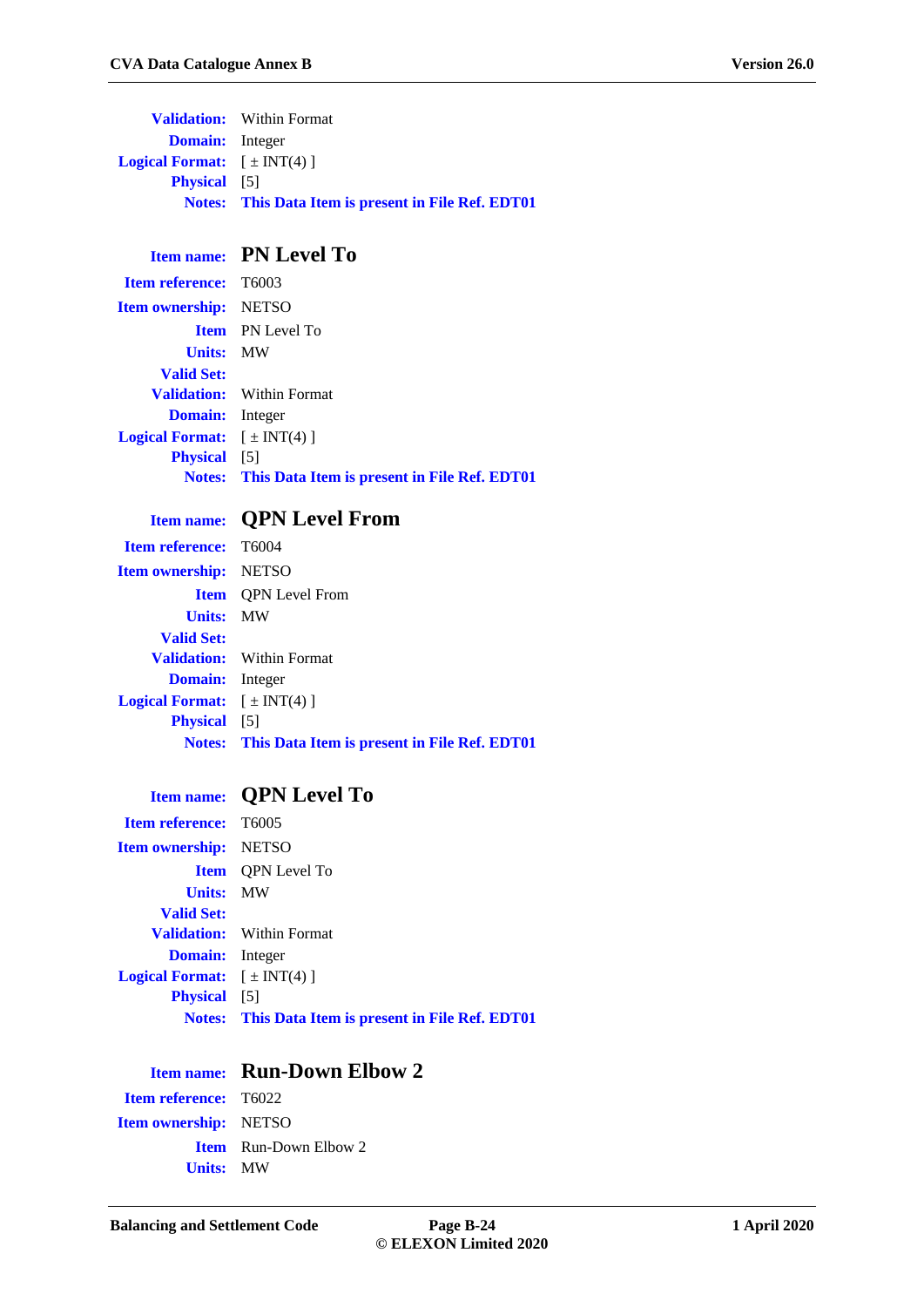**Valid Set: Validation:** Within Format **Domain:** Integer **Logical Format:**  $[\pm \text{INT}(4)]$ **Physical** [5] **Notes: This Data Item is present in File Ref. EDT01**

### **Item name: Run-Down Elbow 3**

| <b>Item reference:</b> T6024                 |                                                            |
|----------------------------------------------|------------------------------------------------------------|
| <b>Item ownership:</b> NETSO                 |                                                            |
|                                              | <b>Item</b> Run-Down Elbow 3                               |
| <b>Units: MW</b>                             |                                                            |
| <b>Valid Set:</b>                            |                                                            |
|                                              | <b>Validation:</b> Within Format                           |
| <b>Domain:</b> Integer                       |                                                            |
| <b>Logical Format:</b> $[\pm \text{INT}(4)]$ |                                                            |
| <b>Physical</b> [5]                          |                                                            |
|                                              | <b>Notes:</b> This Data Item is present in File Ref. EDT01 |
|                                              |                                                            |

### **Item name: Run-Down Rate 1**

| <b>Item reference:</b> T6021                   |                                                            |
|------------------------------------------------|------------------------------------------------------------|
| <b>Item ownership:</b> NETSO                   |                                                            |
|                                                | <b>Item</b> Run-Down Rate 1                                |
|                                                | <b>Units:</b> MW/minute                                    |
| <b>Valid Set:</b>                              |                                                            |
|                                                | <b>Validation:</b> Within Format                           |
| <b>Domain:</b> Real                            |                                                            |
| <b>Logical Format:</b> $[\pm \text{NUM}(4,1)]$ |                                                            |
| <b>Physical</b> [6]                            |                                                            |
|                                                | <b>Notes:</b> This Data Item is present in File Ref. EDT01 |

#### **Item name: Run-Down Rate 2**

| <b>Item reference:</b> T6023                   |                                                            |
|------------------------------------------------|------------------------------------------------------------|
| <b>Item ownership:</b> NETSO                   |                                                            |
|                                                | <b>Item</b> Run-Down Rate 2                                |
|                                                | <b>Units:</b> MW/minute                                    |
| <b>Valid Set:</b>                              |                                                            |
|                                                | <b>Validation:</b> Within Format                           |
| <b>Domain:</b> Real                            |                                                            |
| <b>Logical Format:</b> $[\pm \text{NUM}(4,1)]$ |                                                            |
| <b>Physical</b> [6]                            |                                                            |
|                                                | <b>Notes:</b> This Data Item is present in File Ref. EDT01 |
|                                                |                                                            |

## **Item name: Run-Down Rate 3**

| <b>Item reference:</b> T6025 |
|------------------------------|
| <b>Item ownership:</b> NETSO |
| <b>Item</b> Run-Down Rate 3  |
| <b>Units:</b> MW/minute      |
|                              |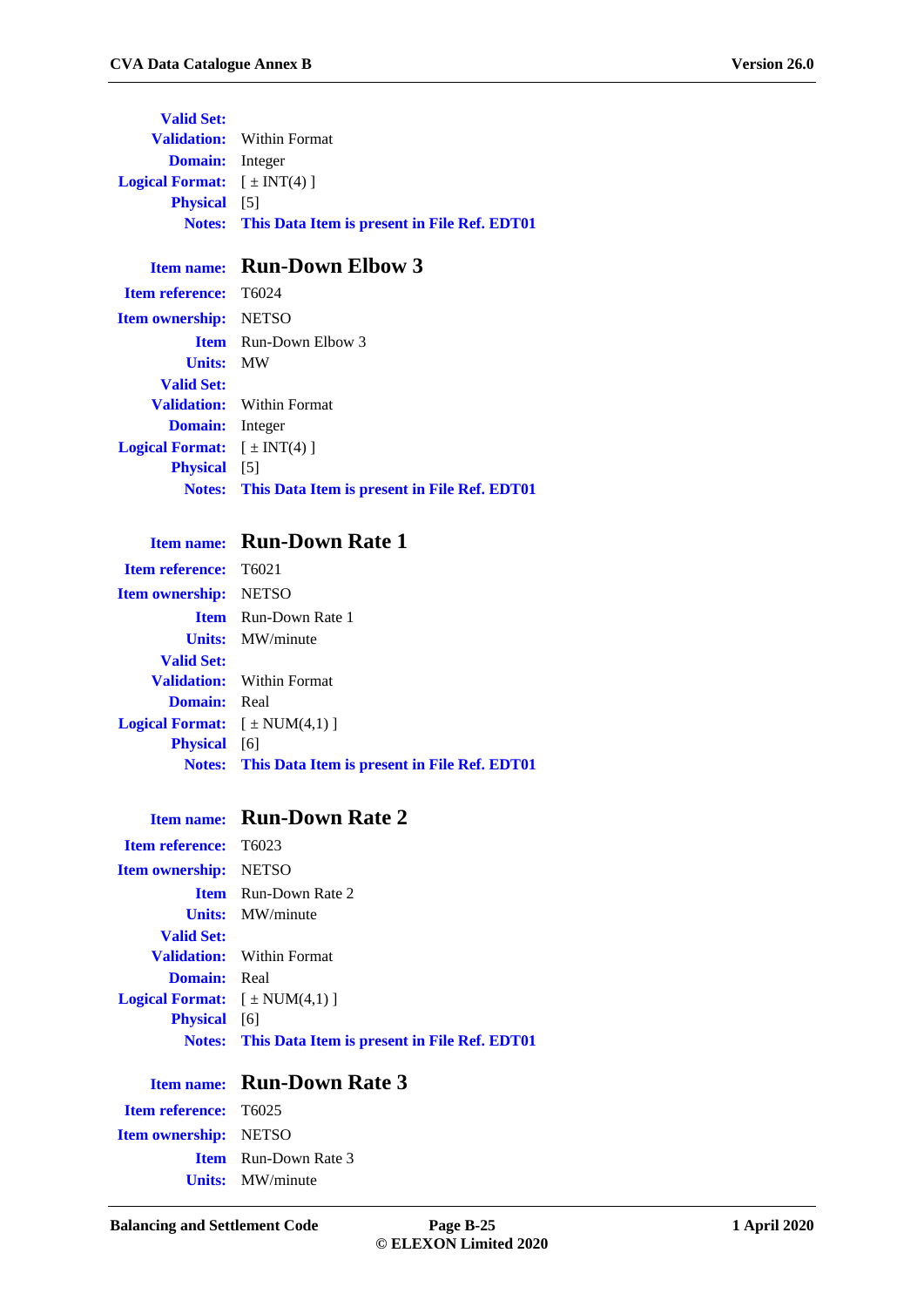**Valid Set: Validation:** Within Format **Domain:** Integer **Logical Format:**  $[\pm \text{NUM}(4,1)]$ **Physical** [6] **Notes: This Data Item is present in File Ref. EDT01**

### **Item name: Run-Up Elbow 2**

| <b>Item reference:</b> T6017                 |                                                            |
|----------------------------------------------|------------------------------------------------------------|
| <b>Item ownership:</b> NETSO                 |                                                            |
|                                              | <b>Item</b> Run-Up Elbow 2                                 |
| <b>Units: MW</b>                             |                                                            |
| <b>Valid Set:</b>                            |                                                            |
|                                              | <b>Validation:</b> Within Format                           |
| <b>Domain:</b> Integer                       |                                                            |
| <b>Logical Format:</b> $[\pm \text{INT}(4)]$ |                                                            |
| <b>Physical</b> [5]                          |                                                            |
|                                              | <b>Notes:</b> This Data Item is present in File Ref. EDT01 |
|                                              |                                                            |

#### **Item name: Run-Up Elbow 3**

| <b>Item reference:</b> T6019                 |                                                            |
|----------------------------------------------|------------------------------------------------------------|
| <b>Item ownership:</b> NETSO                 |                                                            |
|                                              | <b>Item</b> Run-Up Elbow 3                                 |
| <b>Units: MW</b>                             |                                                            |
| <b>Valid Set:</b>                            |                                                            |
|                                              | <b>Validation:</b> Within Format                           |
| <b>Domain:</b> Integer                       |                                                            |
| <b>Logical Format:</b> $[\pm \text{INT}(4)]$ |                                                            |
| <b>Physical</b> [5]                          |                                                            |
|                                              | <b>Notes:</b> This Data Item is present in File Ref. EDT01 |

## **Item name: Run-Up Rate 1**

| <b>Item reference:</b> T6016                   |                                                            |
|------------------------------------------------|------------------------------------------------------------|
| <b>Item ownership:</b> NETSO                   |                                                            |
|                                                | <b>Item</b> Run-Up Rate 1                                  |
|                                                | <b>Units:</b> MW/minute                                    |
| <b>Valid Set:</b>                              |                                                            |
|                                                | <b>Validation:</b> Within Format                           |
| <b>Domain:</b> Real                            |                                                            |
| <b>Logical Format:</b> $[\pm \text{NUM}(4,1)]$ |                                                            |
| <b>Physical</b> [6]                            |                                                            |
|                                                | <b>Notes:</b> This Data Item is present in File Ref. EDT01 |

|                              | Item name: Run-Up Rate 2  |
|------------------------------|---------------------------|
| <b>Item reference:</b> T6018 |                           |
| <b>Item ownership:</b> NETSO |                           |
|                              | <b>Item</b> Run-Up Rate 2 |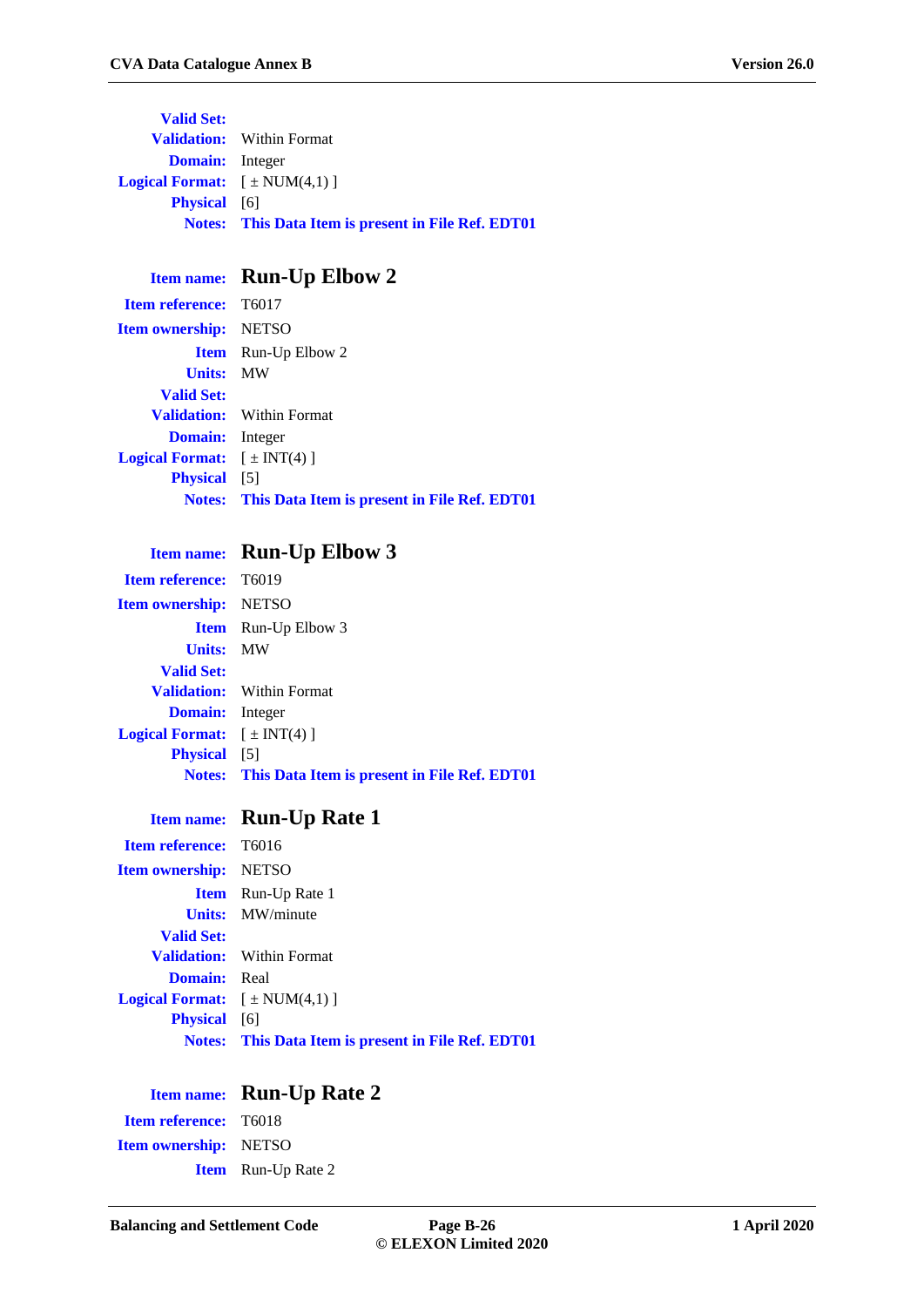|                                         | <b>Units:</b> MW/minute                                    |
|-----------------------------------------|------------------------------------------------------------|
| <b>Valid Set:</b>                       |                                                            |
|                                         | <b>Validation:</b> Within Format                           |
| <b>Domain:</b> Real                     |                                                            |
| <b>Logical Format:</b> $[\pm NUM(4,1)]$ |                                                            |
| <b>Physical</b> [6]                     |                                                            |
|                                         | <b>Notes:</b> This Data Item is present in File Ref. EDT01 |

### **Item name: Run-Up Rate 3**

| <b>Item reference:</b> T6020                   |                                                            |
|------------------------------------------------|------------------------------------------------------------|
| <b>Item ownership:</b> NETSO                   |                                                            |
|                                                | <b>Item</b> Run-Up Rate 3                                  |
|                                                | <b>Units:</b> MW/minute                                    |
| <b>Valid Set:</b>                              |                                                            |
|                                                | <b>Validation:</b> Within Format                           |
| <b>Domain:</b> Real                            |                                                            |
| <b>Logical Format:</b> $[\pm \text{NUM}(4,1)]$ |                                                            |
| <b>Physical</b> [6]                            |                                                            |
|                                                | <b>Notes:</b> This Data Item is present in File Ref. EDT01 |
|                                                |                                                            |

## **Item name: Stable Export Limit**

| <b>Item reference:</b> T6031     |                                                            |
|----------------------------------|------------------------------------------------------------|
| <b>Item ownership:</b> NETSO     |                                                            |
|                                  | <b>Item</b> Stable Export Limit                            |
| <b>Units: MW</b>                 |                                                            |
| <b>Valid Set:</b>                |                                                            |
|                                  | <b>Validation:</b> Within Format                           |
| <b>Domain:</b> Integer           |                                                            |
| <b>Logical Format:</b> $[NT(4)]$ |                                                            |
| <b>Physical</b> [4]              |                                                            |
|                                  | <b>Notes:</b> This Data Item is present in File Ref. EDT01 |
|                                  |                                                            |

|                                              | <b>Item name:</b> Stable Import Limit                      |
|----------------------------------------------|------------------------------------------------------------|
| <b>Item reference:</b> T6032                 |                                                            |
| <b>Item ownership:</b> NETSO                 |                                                            |
|                                              | <b>Item</b> Stable Import Limit                            |
| <b>Units: MW</b>                             |                                                            |
| <b>Valid Set:</b>                            |                                                            |
|                                              | <b>Validation:</b> Within Format                           |
| <b>Domain:</b> Integer                       |                                                            |
| <b>Logical Format:</b> $[\pm \text{INT}(4)]$ |                                                            |
| <b>Physical</b> [5]                          |                                                            |
|                                              | <b>Notes:</b> This Data Item is present in File Ref. EDT01 |

# **Item name: Time From**

**Item reference:** T6000 **Item ownership:** NETSO